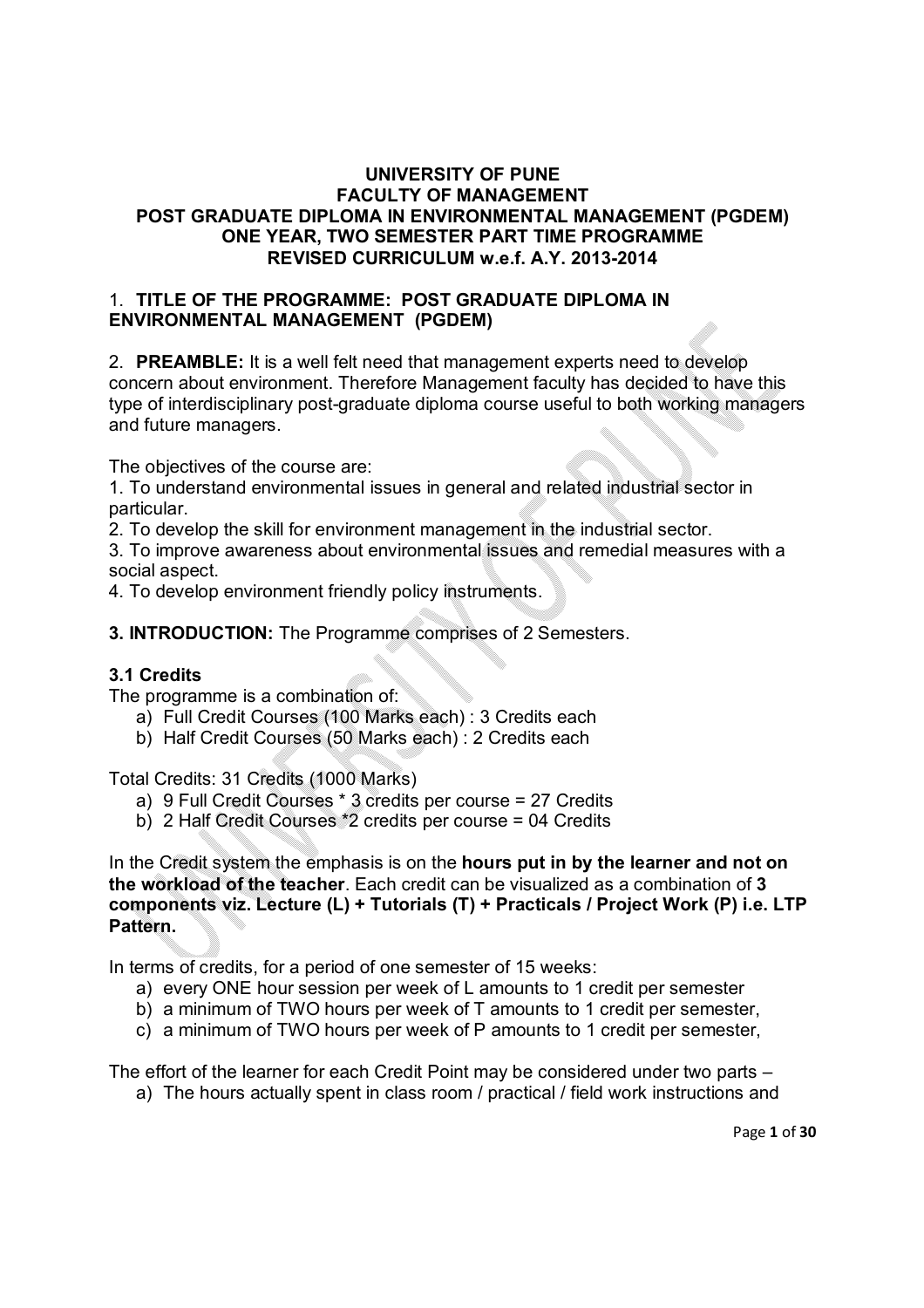b) The notional hours spent by the Learner in self-study, in the library, peer interactions, case study, writing of journals and assignments, projects etc for the completion of that course.

*Teaching / learning sessions are to be interpreted in a broader perspective as follows:* 

- a) Teaching Learning Processes: Classroom sessions, Group Exercises, Seminars, Small Group Projects, etc.
- b) Evaluation: Tutorials, Class Tests, Presentations, Field work, Assignments, etc.

**3.2 Adoption of Credit and Grading System:** As per national and international trends, it is proposed to adopt the Credit and Grading System for the PGDEM programme.

## **Salient features of the grading system:**

- 1. Learners are placed in ability bands that represent a range of scores. These ability bands may vary according to the number of categories for the classification of the performance of the learners. This ability range may be designated with alphabetical letters called as GRADE.
- 2. The system of awarding grades would provide a more realistic picture of learner's ability than the prevailing marking system.
- 3. Grading is a far more satisfactory method than the numerical marking system as it reflects an individual learner's performance in the form of a certain level of achievement.
- 4. The Grading system ensures natural classification in qualitative terms rather than quantitative terms since it expresses a range /band of scores to which a learner belongs such as O,A,B,C,D,E & F.
- 5. The award of grades provides a permanent record of the learner's growth and development that might be helpful for institutions of higher education for allocating seats for prospective employers.
- 6. Grading does not require making fine distinctions in performance when no such distinctions actually exist.
- 7. It is based on a realistic concept of 'errors of measurement'.
- 8. Grades are relatively free from extraneous factors like difficulty of the examination, examiner bias, nature of the subject being examined, etc.
- 9. Grades can be interpreted easily and directly and can be used to prepare an accurate 'profile' of a learner'

**Basics of Credit and Grading System:** Grading, is a method of reporting the result of a learner's performance subsequent to his evaluation. It involves a set of alphabets which are clearly defined and designated and uniformly understood by all the stake holders. A properly introduced grading system not only provides for a comparison of the learners' performance but it also indicates the quality of performance with respect to the amount of efforts put in and the amount of knowledge acquired at the end of the course by the learners.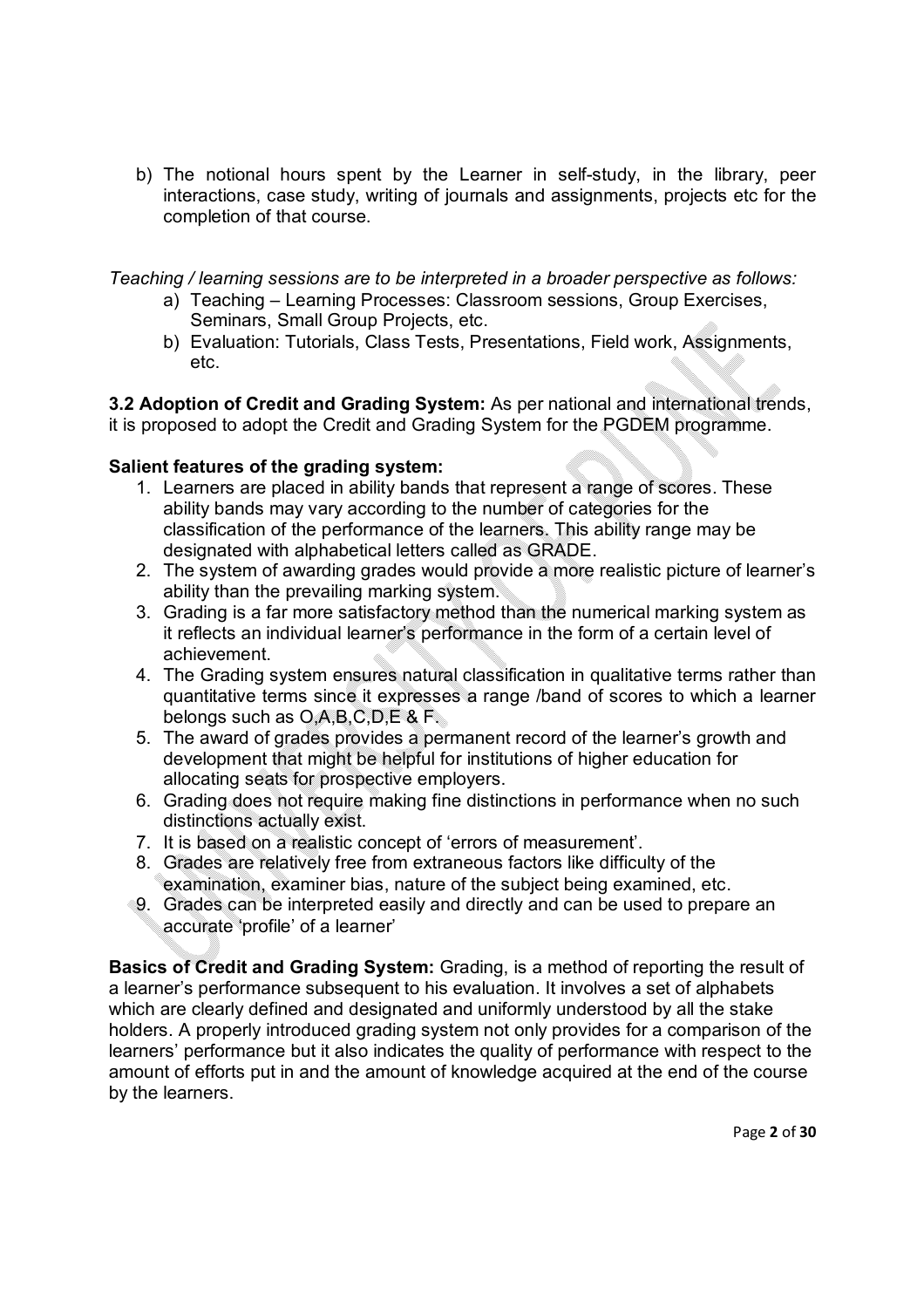It is proposed to use the **Indirect and Absolute Credit and Grade Point System for the PGDEM programme,** i.e. the assessment of individual Courses in the concerned examinations will be on the basis of marks, but the marks shall later be converted into Grades by some mechanism wherein the overall performance of the Learners can be reflected after considering the Credit Points for any given course. However, the **overall evaluation shall be designated in terms of Grade.**

**3.3 Session Duration:** Each teaching-learning, evaluation session shall be of 60 minutes.

**4. ELIGIBILITY:** A student seeking admission to this course must have the following qualifications:

- 1) Bachelor's degree of any statutory University or other recognized foreign university.
- 2) Any diploma awarded by Board of Technical Education of any State Government or Central Government (post SSC three years' Diploma with 2 years post Diploma experience or post HSC two years' Diploma with one year post Diploma experience)
- **5. EXAMINATION: Pattern of Examination:** The evaluation scheme comprises of:
	- a) University Evaluation (50 Marks)
	- b) Concurrent Evaluation (50 Marks)

**5.1 University Evaluation:** There shall be University evaluation for each full credit course as per the time table announced by the University. There shall be a Written Examination (subjective – concept plus case study / application oriented type) for 50 marks by the University for each Full Credit Course.

## **5.1.2 Instructions to External Paper Setters / Chairman / Examiners**

For University evaluation (Written Examination – subjective type of 50 marks) of each full credit course the question pattern shall be as follows:

Question Paper Pattern:-

1) There shall be five questions each of 10 marks.

2) All questions shall be compulsory with internal choice within the questions.

3) A Question may be subdivided into sub-questions a, b, c… and the allocation of marks depend on the weightage of the topic.

Questions shall be set to assess knowledge acquired, standard application of knowledge, application of knowledge in new situations, critical evaluation of knowledge and the ability to synthesize knowledge. The questions setter shall ensure that questions covering all skills are set. He/She shall also submit a detailed scheme of evaluation along with the question paper.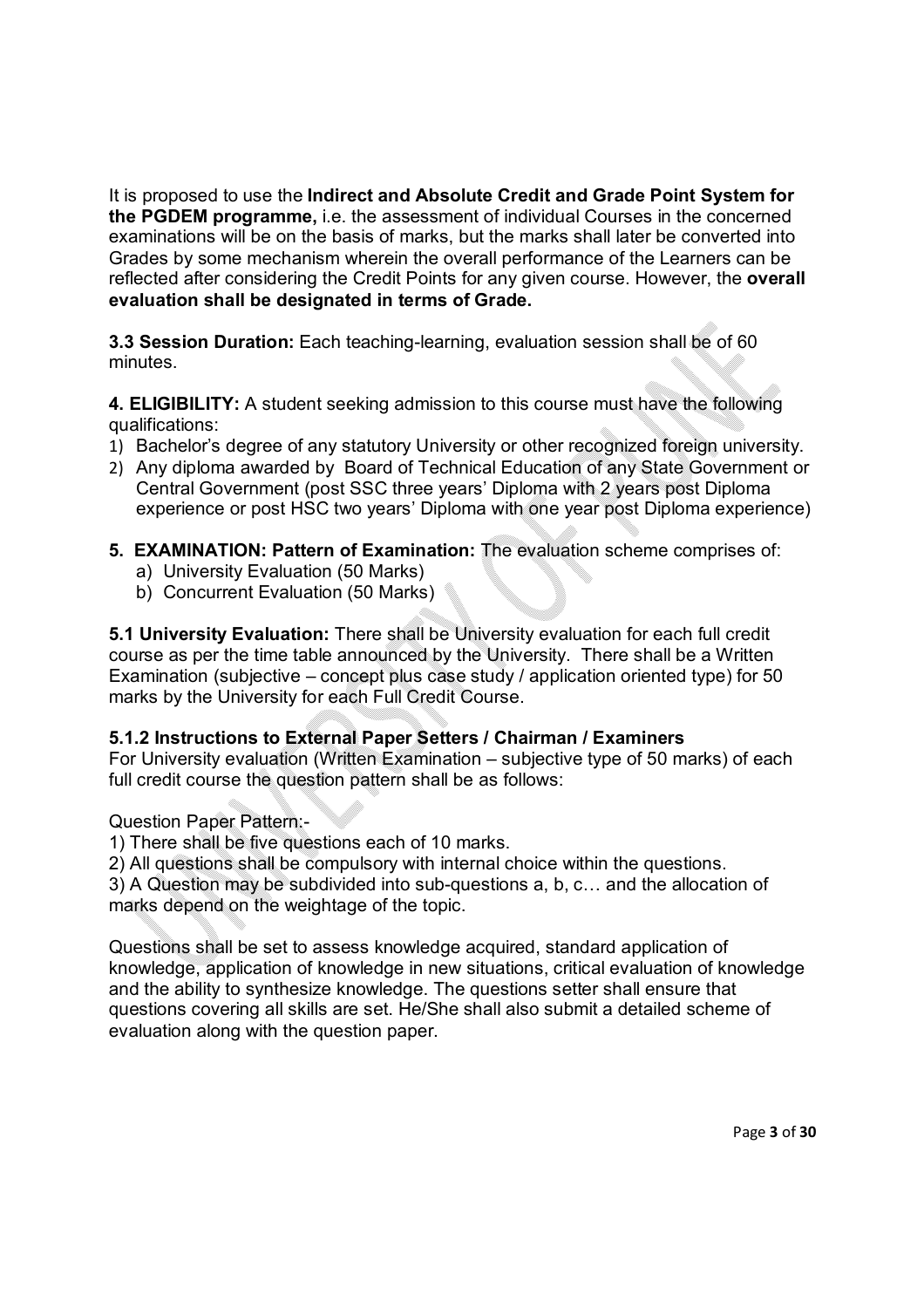*The duration of written examination shall be 2 hours. Students shall be provided a single answer sheet of 16 pages. They must ensure that their responses fit within the provided answer sheet. Additional supplements shall not be provided.*

**5.2 Concurrent Evaluation:** There shall be Concurrent evaluation for 50 marks for each full credit course. Half credit courses shall be evaluated for 50 marks through Concurrent evaluation. As a part of concurrent evaluation the students shall be *evaluated on a continuous basis* by the Institute to ensure that student learning takes place in a graded manner. *There shall be no University evaluation for half credit courses*.

Suggested components for Concurrent Evaluation (CE) are:

- 1. Case Study / Caselet / Situation Analysis (Group Activity or Individual Activity)
- 2. Class Test
- 3. Open Book Test
- 4. Field Visit / Study tour and report of the same
- 5. Small Group Project & Internal Viva-Voce
- 6. Learning Diary
- 7. Scrap Book
- 8. Group Discussion
- 9. Role Play / Story Telling
- 10.Individual Term Paper / Thematic Presentation
- 11.Written Home Assignment
- 12.Industry Analysis (Group Activity or Individual Activity)
- 13.Literature Review / Book Review
- 14.Model Development / Simulation Exercises (Group Activity or Individual Activity)
- 15.In-depth Viva
- 16.Quiz

Performance of the students in each component of the Concurrent Evaluation shall be communicated immediately to the students by the Institute by displaying them on the Institute's Notice Board/Website.

Detailed record of the Concurrent Evaluation shall be maintained by the Institute. The same shall be made available to the University, on demand.

Marks for the concurrent evaluation must be communicated by the Institute to the University before the commencement of relevant Semester end University Evaluation.

**5.3 Project:** During the Second Semester each student shall undertake a *Project*. The student shall submit a written structured report based on work done during this period.

Since most students enrolled for the PGDEM programme are expected to be working students, such working students may complete the Project at their workplace.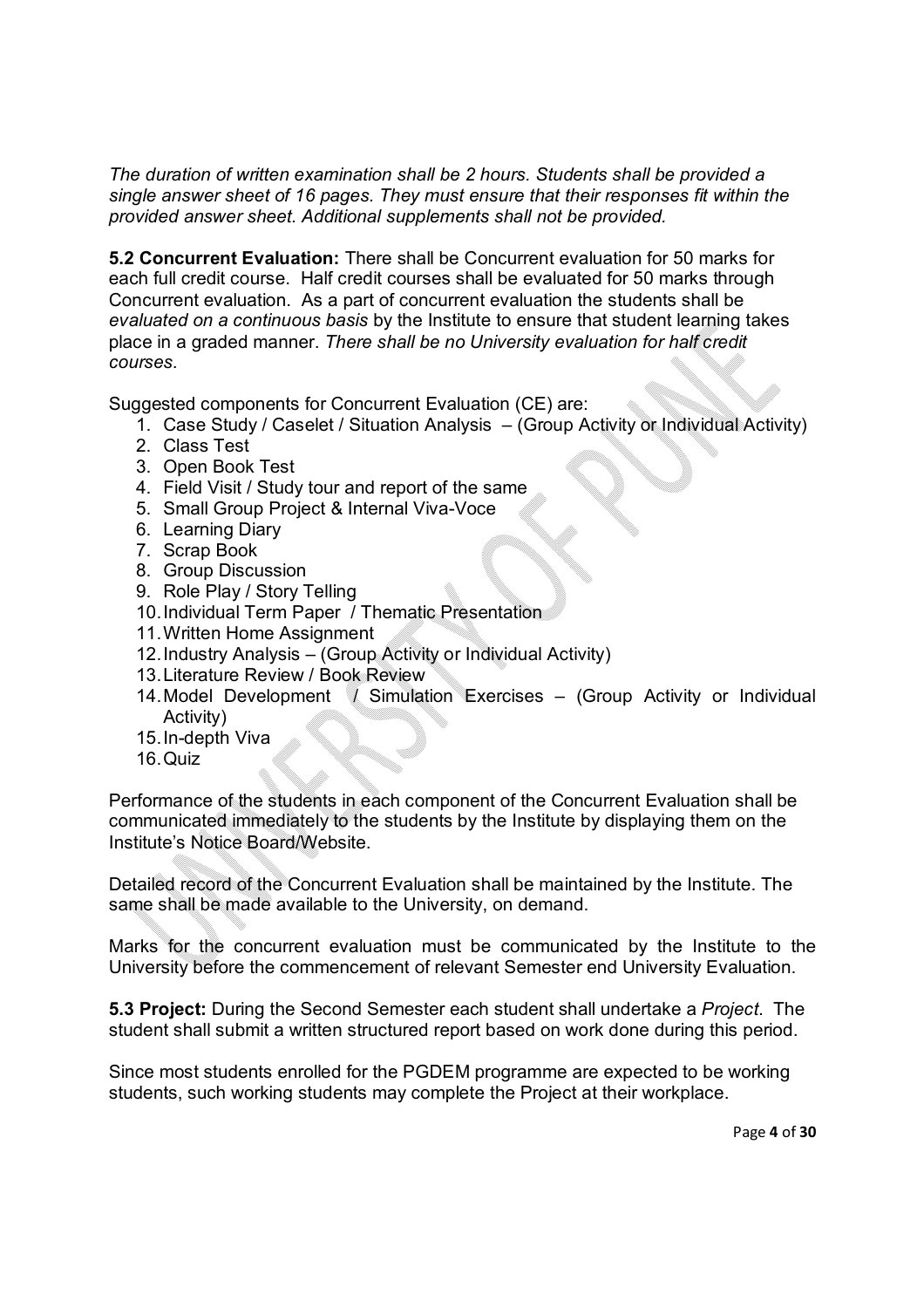The report should be well documented and supported by –

- 1. Executive Summary
- 2. Organizational profile
- 3. Outline of the problem/task undertaken
- 4. Research methodology & data analysis (in case of research projects)
- 5. Relevant activity charts, tables, graphs, diagrams,
- 6. Learning of the student through the project
- 7. Contribution to the host organization
- 8. References in appropriate styles.

It should reflect the nature and quantum of work undertaken by the student. *The learning outcomes and utility to the organization must be specifically highlighted.* The completion of the Project shall be certified by the Faculty Guide & approved by the Director of the Institute. The external organization (Corporate / NGO/ SME/ etc.) shall also certify the Project work.

The student shall submit **TWO hard copies & one soft copy (CD)** of the project report before 31<sup>st</sup> March in Sem IV.

*In the interest of environmental considerations, students are encouraged to print their project reports on both faces of the paper.*

There shall be an external viva-voce for the Project for 100 marks. The examiner's panel for the same shall include one external faculty member nominated by the University and one internal faculty member nominated by the Director.

The External viva-voce panel shall evaluate the project based on:

- 1. Actual work undertaken by the student
- 2. Student's understanding of the organization and business environment
- 3. Outcome of the project
- 4. Utility of the project to the organization
- 5. Basic analytical capabilities

Copies of Project report and records of evaluation shall be maintained by the Institute for a period of 3 academic years.

**5.4 Standard of Passing:** Every candidate must secure at least Grade E in Concurrent Evaluation as well as University Examination as separate heads of passing for each course.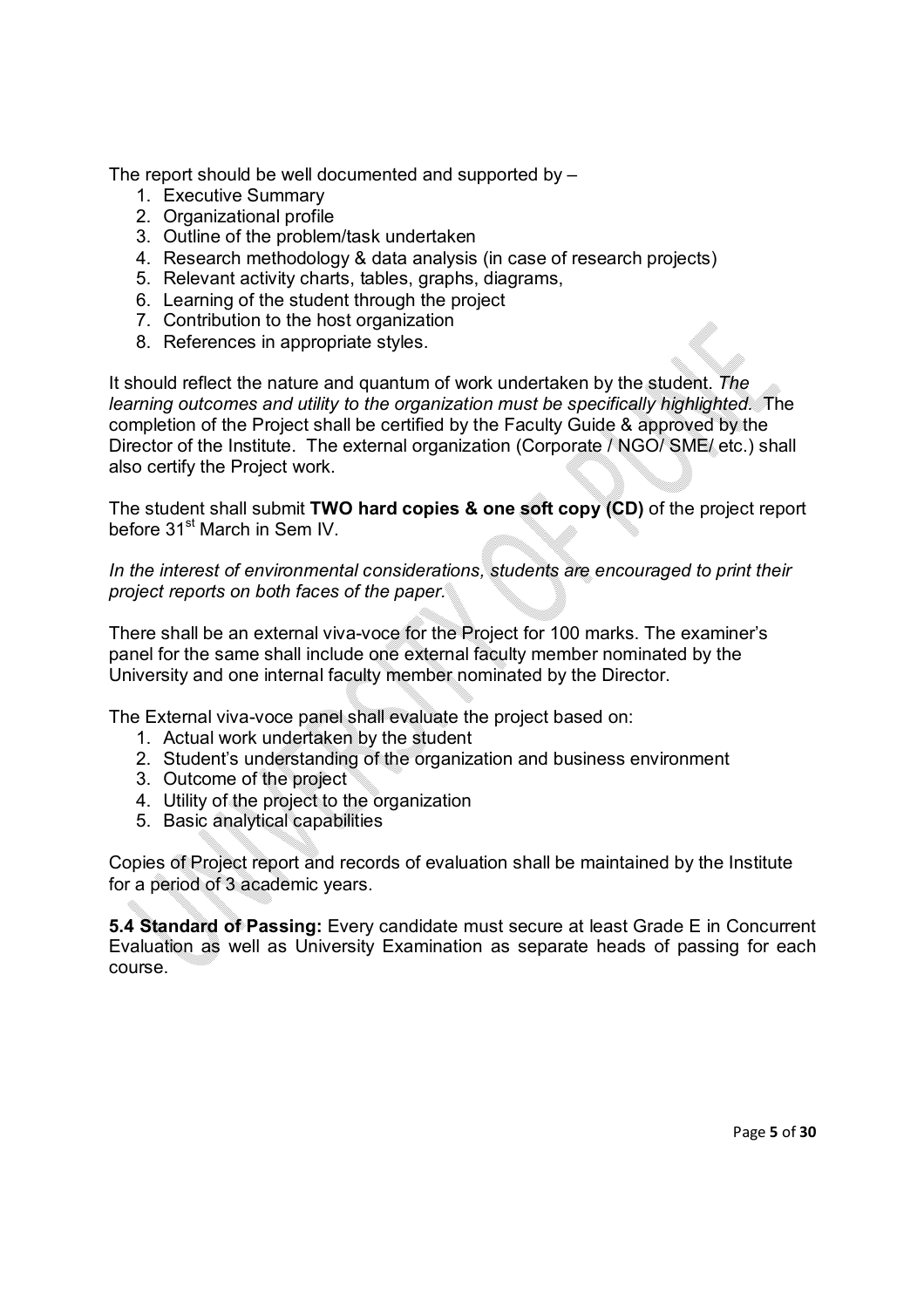## **Diploma Requirements:**

- a) **Earned Credits:** The Diploma requirements for the PGDEM programme is completion of 31 earned credits.
- b) **Final Grade Point Requirement:** A student must obtain the Final Grade Point of a minimum of 00.50 to be eligible for award of the PGDEM diploma.

**5.4.1 Conversion of Marks to Grade Points & Grades:** The marks shall be converted to grade points and grades using Table I below.

| rapic in romas Crading Cystem |                     |                    |  |  |
|-------------------------------|---------------------|--------------------|--|--|
| Marks                         | Grade               | <b>Grade Point</b> |  |  |
| $100 - 75$                    | $O$ – Outstanding   | 06                 |  |  |
| $74 - 65$                     | A - Very Good       | 05                 |  |  |
| 64 - 55                       | $B - Good$          | 04                 |  |  |
| $54 - 50$                     | $C - Average$       | 03                 |  |  |
| $49 - 45$                     | $D - S$ atisfactory | 02                 |  |  |
| $44 - 40$                     | $E - Pass$          | 01                 |  |  |
| $39 - 0$                      | $F - Fail$          | OC                 |  |  |
|                               |                     |                    |  |  |

## **Table I: Points Grading System**

The description of the final grades shall be as follows:

## **O: Outstanding (Excellent Analysis of the topic - 75% and above)**

Accurate knowledge of the primary material, wide range of reading, logical development of ideas, originality in approaching the subject. Neat and systematic organization of content, elegant and lucid style.

## **A: Very Good (Excellent Analysis of the topic - 65 to 74 %)**

Accurate knowledge of the primary material, acquaintance with seminal publications, logical development of ideas. Neat and systematic organization of content, effective and clear expression.

#### **B : Good (Good Analysis and treatment of the topic - 55 to 64 %)**

Basic knowledge of the primary material, logical development of ideas. Neat and systematic organization of content, effective and clear expression.

#### **C : Average (Some important points covered – 50 to 54%)**

Basic knowledge of the primary material, logical development of ideas. Neat and systematic organization of content, good language or clear expression.

#### **D: Satisfactory (Some points discussed – 45 to 49%)**

Basic knowledge of the primary material, some organization of content, acceptable language or expression.

#### **E: Pass (Any two of the above – 40 to 44%)**

#### **F: Fail (None of the above – 0 to 39%)**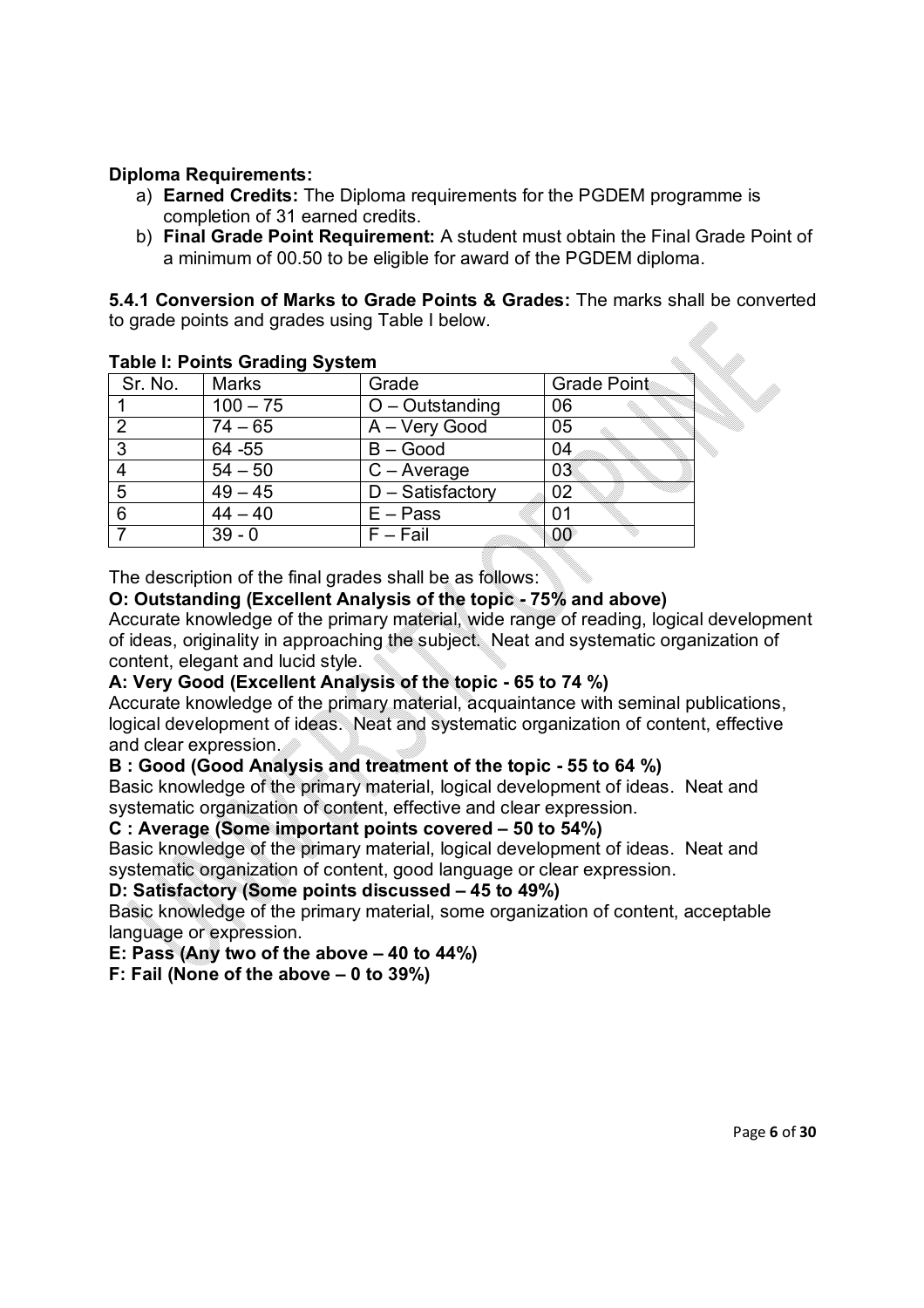## **The performance of a student will be evaluated in terms of two indices, viz.**

- a) *Semester Grade Point Average (SGPA)* which is the Grade Point Average for a semester
- b) *Cumulative Grade Point Average (CGPA)* which is the Grade Point Average for all the completed semesters at any point in time.

**Semester Grade Point Average (SGPA):** At the end of each semester, SGPA is calculated as the weighted average of GPI of all courses in the current semester in which the student has passed, the weights being the credit values of respective courses.

**SGPA =** Grade Points divided by the summation of Credits of all Courses.

 $\Sigma$  {C  $^{\star}$  GPI} SGPA =  $\frac{1}{2}$  =  $\frac{1}{2}$  =  $\frac{1}{2}$  =  $\frac{1}{2}$  =  $\frac{1}{2}$  =  $\frac{1}{2}$  =  $\frac{1}{2}$  =  $\frac{1}{2}$  =  $\frac{1}{2}$  =  $\frac{1}{2}$  =  $\frac{1}{2}$  =  $\frac{1}{2}$  =  $\frac{1}{2}$  =  $\frac{1}{2}$  =  $\frac{1}{2}$  =  $\frac{1}{2}$  =  $\frac{1}{2}$  =  $\frac{1}{2}$  =

 ∑C Where GPI is the Grade and C is credit for the respective Course.

**Cumulative Grade Point Average (CGPA):** Cumulative Grade Point Average (CGPA) is the grade point average for all completed semesters. CGPA is calculated as the weighted average of all GPI of all courses in which the student has passed up to the current semester.

## **Cumulative Grade Point Average (CGPA) for the Entire Course**

 ∑ {C \* GPI} ∑C

for all semesters taken together.

Where GPI is the Grade and C is credit for the respective Course.

IMPORTANT NOTE:

If a student secures F grade in either or both of Concurrent Evaluation or University Evaluation for a particular course his /her credits earned for that course shall be ZERO.

**5.5 Scaling Down of Concurrent Evaluation Scores:** The marks obtained by the student for the Concurrent Evaluation components conducted by the Institute, in the Full Credit Courses, in Sem I and Sem II, shall be scaled down, to the required extent, if such percentage of marks are more than 20% of the marks scored in the University Examination for the respective course.

The marks obtained by the student in Half Credit Courses are not subject to scaling down.

**5.6 Attendance:** The student must meet the requirement of 75% attendance per semester per course for granting the term. The Director shall have the right to withhold

Page **7** of **30**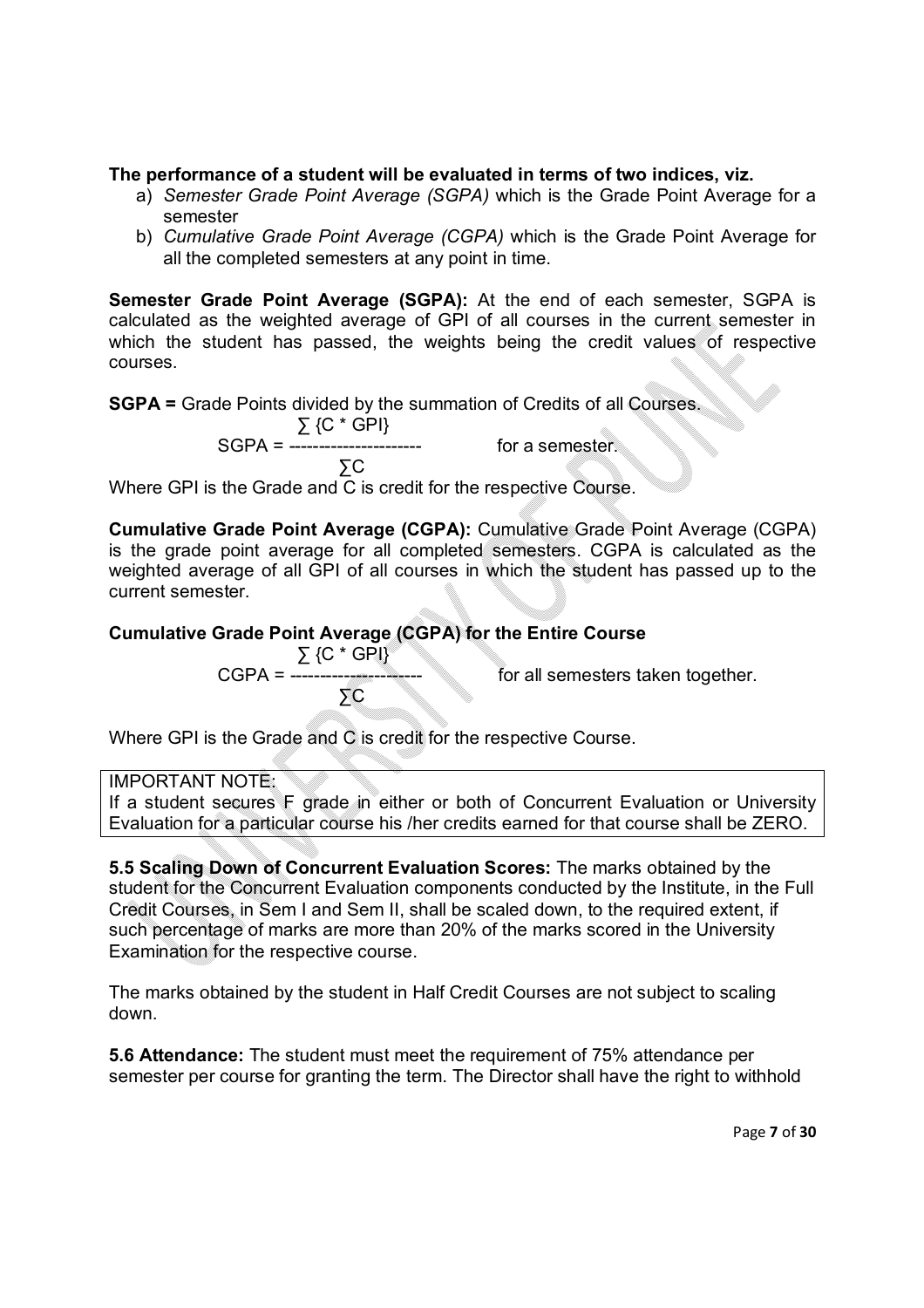the student from appearing for examination of a specific course if the above requirement is not fulfilled.

**5.7 ATKT Rules:** Candidate has to earn credits for a course in not more than 4 attempts. Admission for the PGDEM programme shall be valid for 3 Academic Years.

**5.8 Award of Grade Cards:** The University of Pune under its seal shall issue to the student a grade card on completion of each semester. The final Grade Card issued at the end of the final semester shall contain the details of all courses taken during the entire programme for obtaining the degree.

**Final Grades:** After calculating the SGPA for an individual semester and the CGPA for entire programme, the value shall be matched with the grade in the Final Grade Points Table (as per Table II) and expressed as a single designated GRADE such as O, A, B, C,D,E,F.

| Sr. No.        | <b>Grade Points</b> | Grade            |
|----------------|---------------------|------------------|
|                | 05.00 to 6.00       | O - Outstanding  |
| 2              | 04.50 to 04.99      | A - Very Good    |
| $\overline{3}$ | 03.50 to 04.49      | $B - Good$       |
| 4              | 02.50 to 03.49      | $C - Average$    |
| 5              | 01.50 to 02.49      | D - Satisfactory |
| 6              | 00.50 to 01.49      | $E - Pass$       |
| $\overline{7}$ | 00.00 to 00.49      | $F - Fail$       |

**Table II: Final Grade Points** 

A student who secures grade E or above in a course is said to have completed /earned the credits assigned to the course. A student who has completed the minimum 31 credits required for the PGDEM programme shall be declared to have completed the programme.

## NOTE:

The Grade Card for the final semester shall indicate the following, amongst other details:

- a) Grades for concurrent and university evaluation, separately, for all courses offered by the student during the entire programme along with the grade for the total score.
- b) SGPA for each semester.
- c) CGPA for final semester.
- d) Total Marks Scored out of Maximum Marks for the entire programme, with break-up of Marks Scored in Concurrent Evaluation and University Evaluation.
- e) Marks scored shall not be recorded on the Grade Card for intermediate semesters.
- f) The grade card shall also show the 7 point scale and the formula to convert GPI, SGPA, and/or CGPA to percent marks.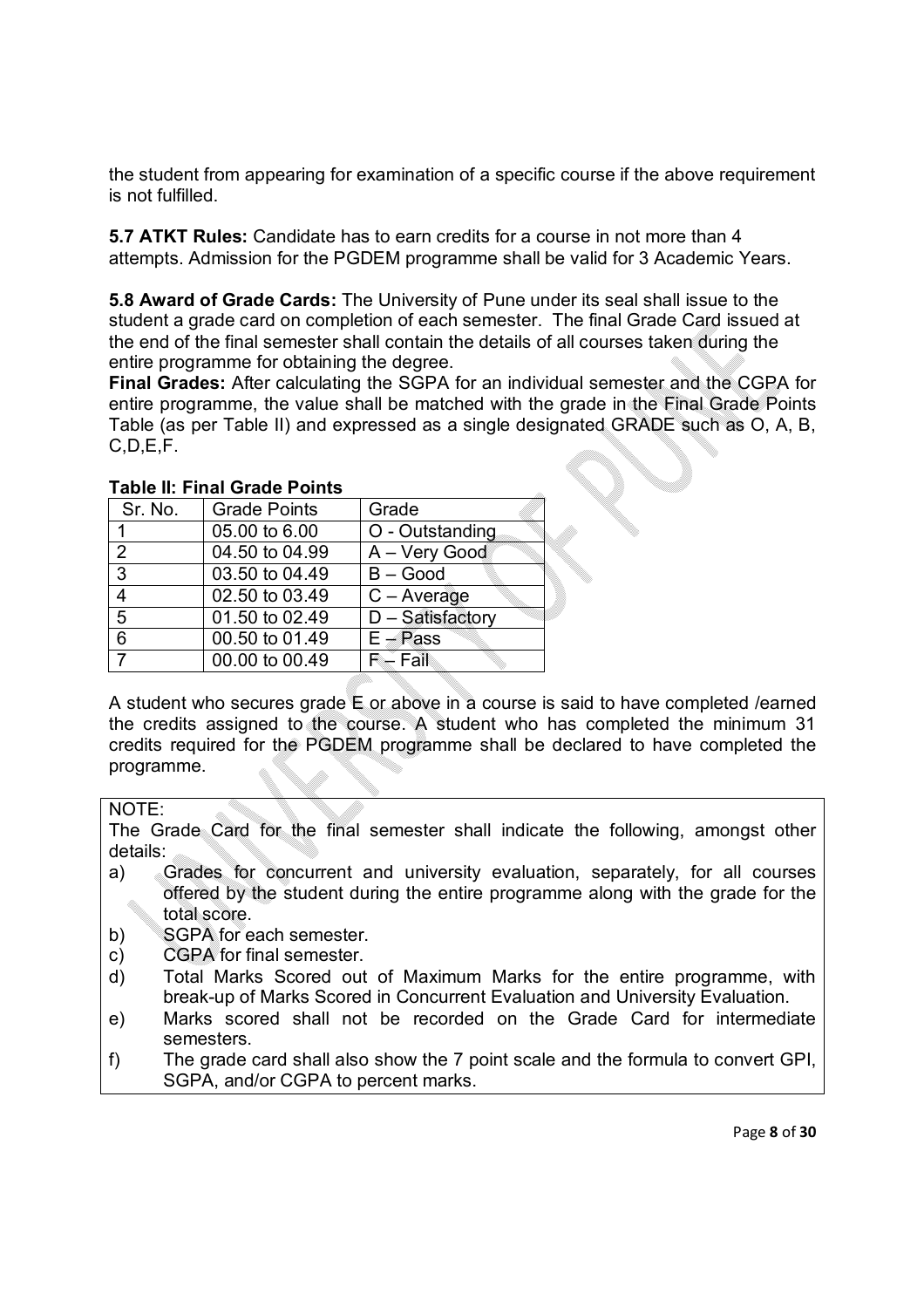- g) The final GPA shall not be printed unless the student earns the minimum 31 credits required for earning the PGDEM diploma.
- h) B Grade is equivalent to atleast 55% marks.
- i) If the GPA is higher than the indicated upper limit in the three decimal digit, then the student may be awarded higher final grade e.g. a student getting a GPA of 4.492 may be awarded grade A.

**5.9 External Students:** There is no provision of external students.

**5.10 Verification / Revaluation:** Students can avail the verification / revaluation facility as per the prevailing policy, guidelines and norms of the University of Pune.

**6. Structure of the Programme:** The programme is a combination of:

- a) Full Credit Courses (100 Marks each) : 3 Credits each
- b) Half Credit Courses (50 Marks each) : 2 Credits each

## **Spread of Full & Half Credit Courses:**

| Semester |            | Full Credit Courses (100   Half Credit Courses (50   Total Courses (C |           |
|----------|------------|-----------------------------------------------------------------------|-----------|
|          | Marks) (A) | Marks) (B)                                                            | $= A + B$ |
|          |            |                                                                       |           |
|          |            |                                                                       |           |
| Total    |            |                                                                       |           |

The programme has 9 Full Credit Courses (100 Marks each) and of 3 Credits each.

The programme has 2 Half Credit Courses (50 Marks each) and of 2 Credits each. Thus the entire programme has 11 Courses of 31 credits in all.

## **6.1 Programme Structure for Post Graduate Diploma In Environmental Management (PGDEM)**

|        | Semester I                        |            |            |       |         |
|--------|-----------------------------------|------------|------------|-------|---------|
| Course |                                   | Concurrent | University |       |         |
| Code   | Course                            | Evaluation | Evaluation | Total | Credits |
|        | Principles & Practices of         |            |            |       |         |
| 101    | Management                        | 50         | 50         | 100   |         |
|        | <b>Basics</b><br>Management<br>of |            |            |       |         |
| 102    | Accounting                        | 50         | 50         | 100   |         |
|        | Introduction to Environment       |            |            |       |         |
| 103    |                                   | 50         | 50         | 100   | 3       |
|        | Introduction to Environment       |            |            |       |         |
| 104    | Management                        | 50         | 50         | 100   | 3       |
| 105    | <b>Environmental Legislation</b>  | 50         | 0          | 50    | C       |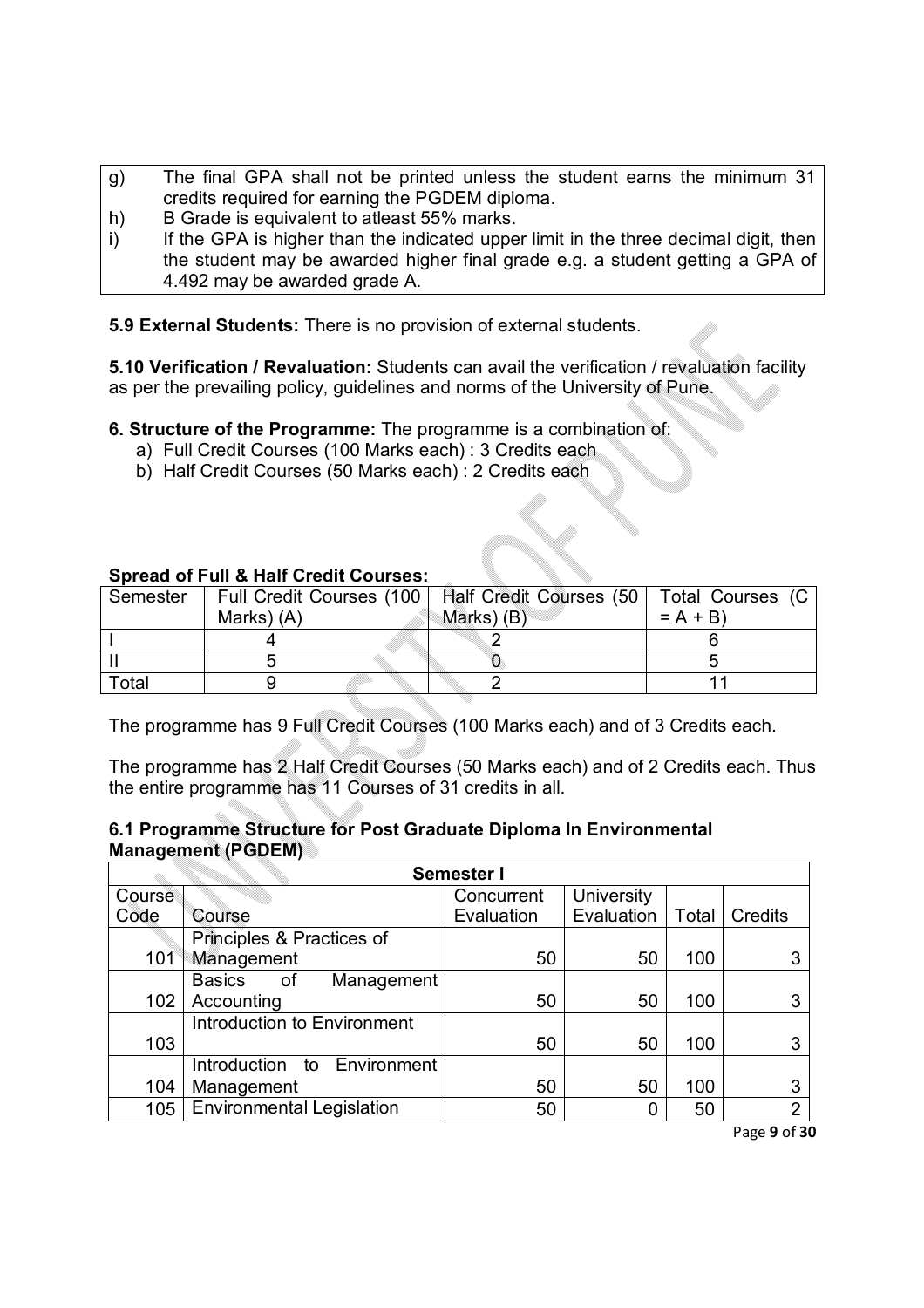| Written, Analysis &        |     |     |     |  |
|----------------------------|-----|-----|-----|--|
| 106   Communication Skills | 50  |     | 50  |  |
| TOTAL                      | 300 | 200 | 500 |  |

Page **10** of **30**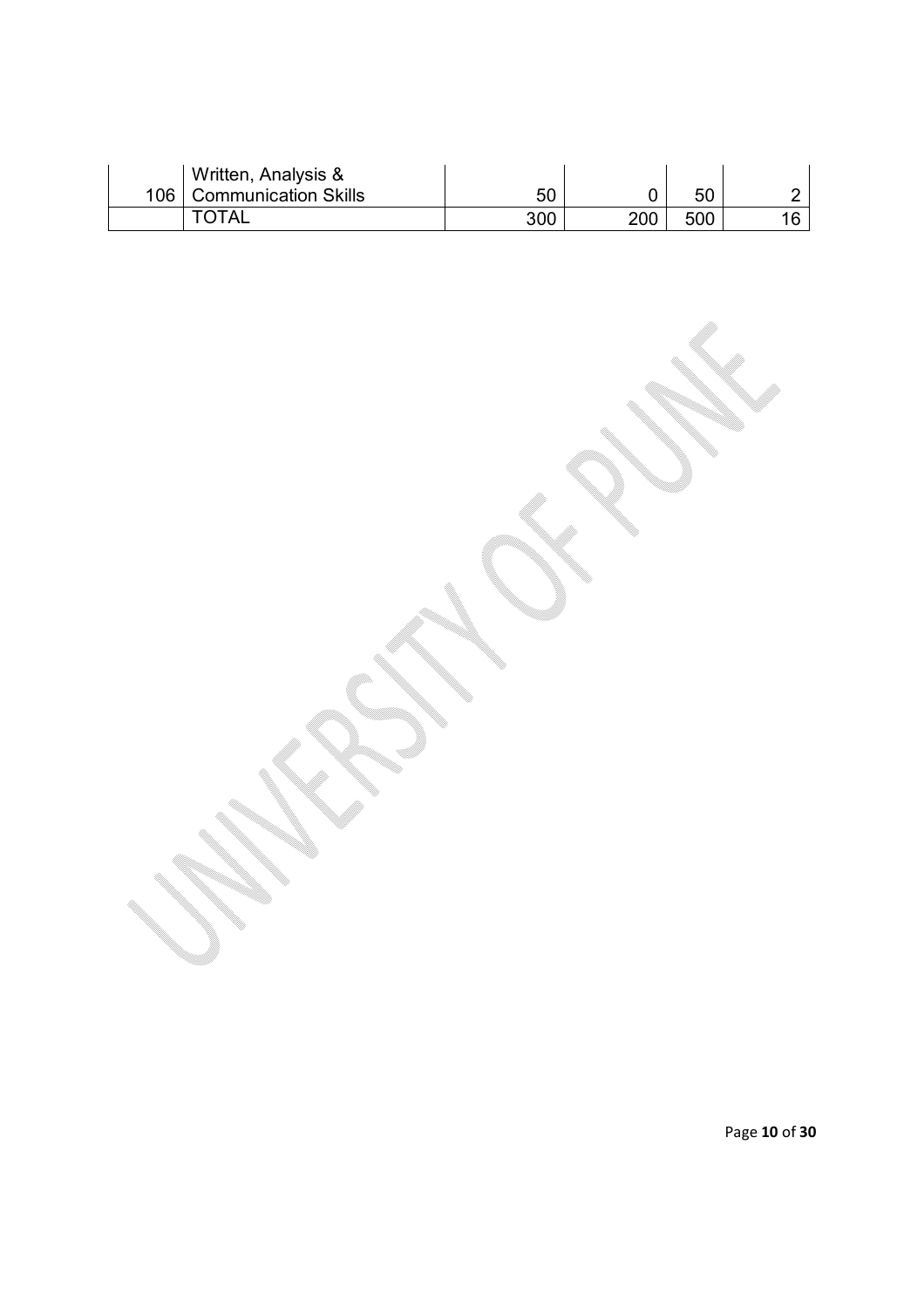|        | Semester II                          |            |            |       |                |
|--------|--------------------------------------|------------|------------|-------|----------------|
| Course |                                      | Concurrent | University |       |                |
| Code   | Course                               | Evaluation | Evaluation | Total | <b>Credits</b> |
|        | <b>Natural</b><br>Resource           |            |            |       |                |
| 201    | Management                           | 50         | 50         | 100   | 3              |
|        | Environmental Management &           |            |            |       |                |
| 202    | <b>EIA</b>                           | 50         | 50         | 100   | 3              |
|        | <b>Environmental Pollution &amp;</b> |            |            |       |                |
| 203    | Disaster Management                  | 50         | 50         | 100   | 3              |
|        | <b>Environmental Economics &amp;</b> |            |            |       |                |
|        | Environmental<br>Indian              |            |            |       |                |
| 204    | Scenario                             | 50         | 50         | 100   | 3              |
| 205    | Project                              | 00         | 100        | 100   | 3              |
|        | <b>TOTAL</b>                         | 200        | 300        | 500   | 15             |

**6.2 Medium of Instruction:** The medium of Instruction & Evaluation shall be English.

**7. EQUIVALENCE OF PREVIOUS SYLLABUS WITH THE REVISED SYLLABUS:** The equivalence of the previous syllabus with the revised syllabus is provided in Annexure II.

**8. University Terms:** The dates for the commencement and conclusion of the first and the second terms shall be as determined by the University Authorities. The terms can be kept only by duly admitted students. The present relevant ordinances pertaining to grant of terms will be applicable.

**9. Course wise detailed syllabus:** Course wise detailed syllabus along with recommended text books, reference books, websites, journals, etc. is provided in Annexure I.

*Note:* 

- *1. In the detailed syllabus, Number of Sessions indicated are as follows: 7 + 1 indicates 7 teaching sessions and 1 evaluation sessions. Kindly note that the numbers indicated are indicative and not prescriptive.*
- *2. Faculty members and students should refer to the latest edition of the relevant books, wherever such latest editions are available.*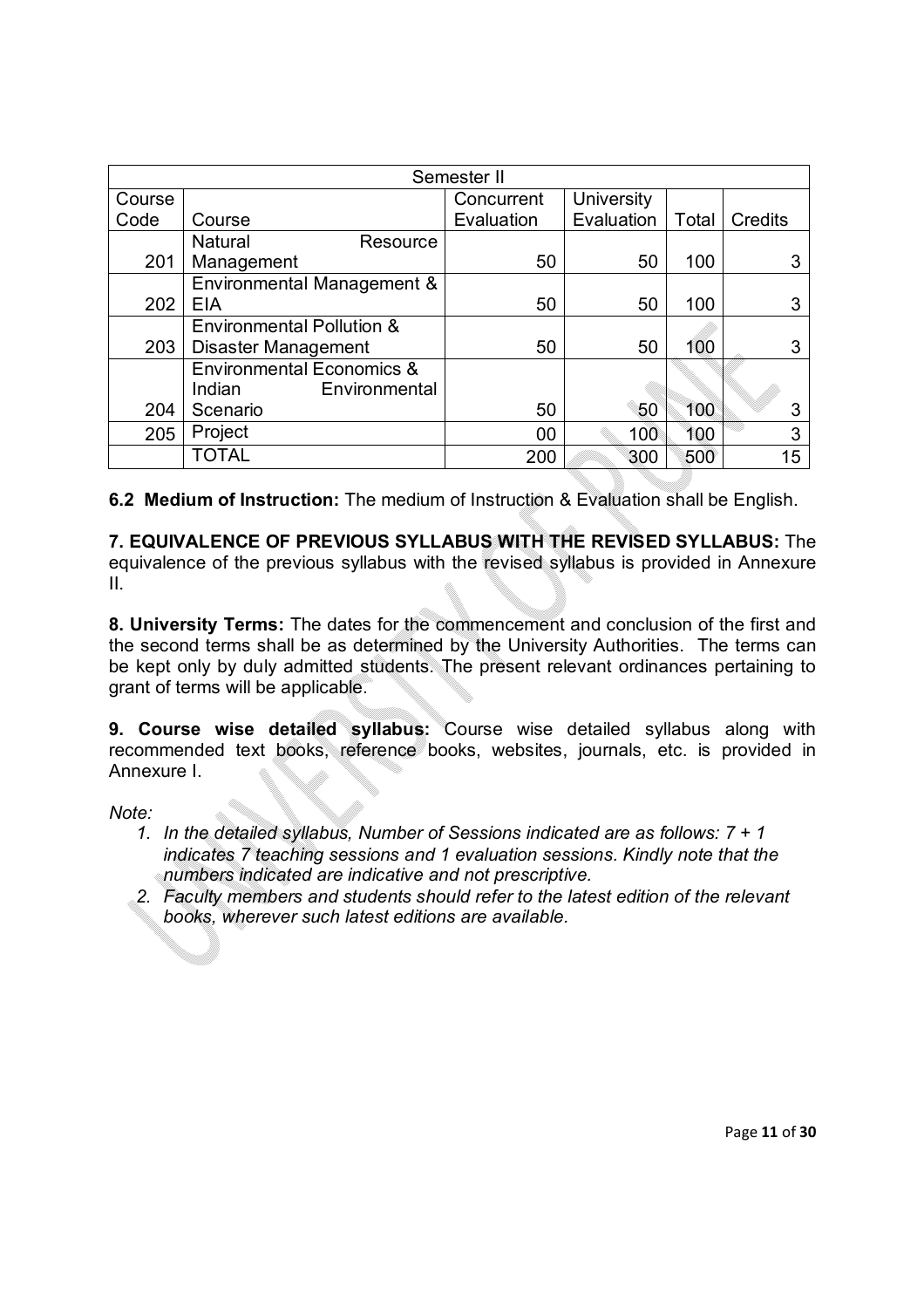| Semester      |                                     | <b>Credits</b> |                    |
|---------------|-------------------------------------|----------------|--------------------|
| l Course Code | 101                                 | Course Type    | <b>Full Credit</b> |
| Course Title  | Principles & Practice of Management |                |                    |

|   | <b>Course Objectives:</b>                                         |
|---|-------------------------------------------------------------------|
|   | To Understand Basic Management Thoughts and basic changes in      |
|   | Management.                                                       |
|   | To Understand various functions of Management and organizations   |
| 3 | To Understand manpower planning, Selection, Recruitment and Total |
|   | <b>Quality Managers</b>                                           |

| <b>Syllabus:</b>             |                                                                                                                                                   |                                        |
|------------------------------|---------------------------------------------------------------------------------------------------------------------------------------------------|----------------------------------------|
| <b>Unit</b><br><b>Number</b> | <b>Contents</b>                                                                                                                                   | <b>Number</b><br>0f<br><b>Sessions</b> |
|                              | History of Management Thought Development, Changes<br>and Evaluation of Management. Principles Classical<br>school, Human Relation School.        | $7 + 1$                                |
| $\overline{2}$               | Functions of Management. (PODSCORB) Planning,<br>Organizing, Direction, Staffing, Co-ordination, Result &<br>Budget, Decision Making, Scheduling. | 7 + 1                                  |
| 3                            | Organization- Nature, Purpose and Process. Types of<br>Organization Structure, Organizational Levels, Span of<br>Management, Levels of Authority. | 7 + 1                                  |
| 4                            | Controlling: Basic Control Process, Critical Control,<br>Traditional Control Devices, Modern Control Device,<br><b>Budgetary Control.</b>         | 7 + 1                                  |
| 5                            | Manpower Planning: Defining Requirements, Selection,<br>Recruitment, Appraisal & Rewards, Compensation<br>Planning, Total Quality Management.     | 7 + 1                                  |

|                | <b>Learning Resources:</b> |                                                  |
|----------------|----------------------------|--------------------------------------------------|
|                | 1 Text Books               | Essentials of Management : - Koontz and O'Donnel |
|                |                            | Business Management : - C.B. Gupta               |
| $\overline{2}$ | Reference                  | Management for Results :- Peter Drucker          |
|                | <b>Books</b>               | Management of Practices :- Y Murthy              |
| 3 <sup>2</sup> | Supplementary              | One Minute Manager- Blackhard K.T. Johnsons.     |
|                | Reading                    |                                                  |
|                | Material                   |                                                  |
|                | Websites                   |                                                  |
| 5              | Journals                   | Vikapla                                          |
|                |                            | Journal of Management                            |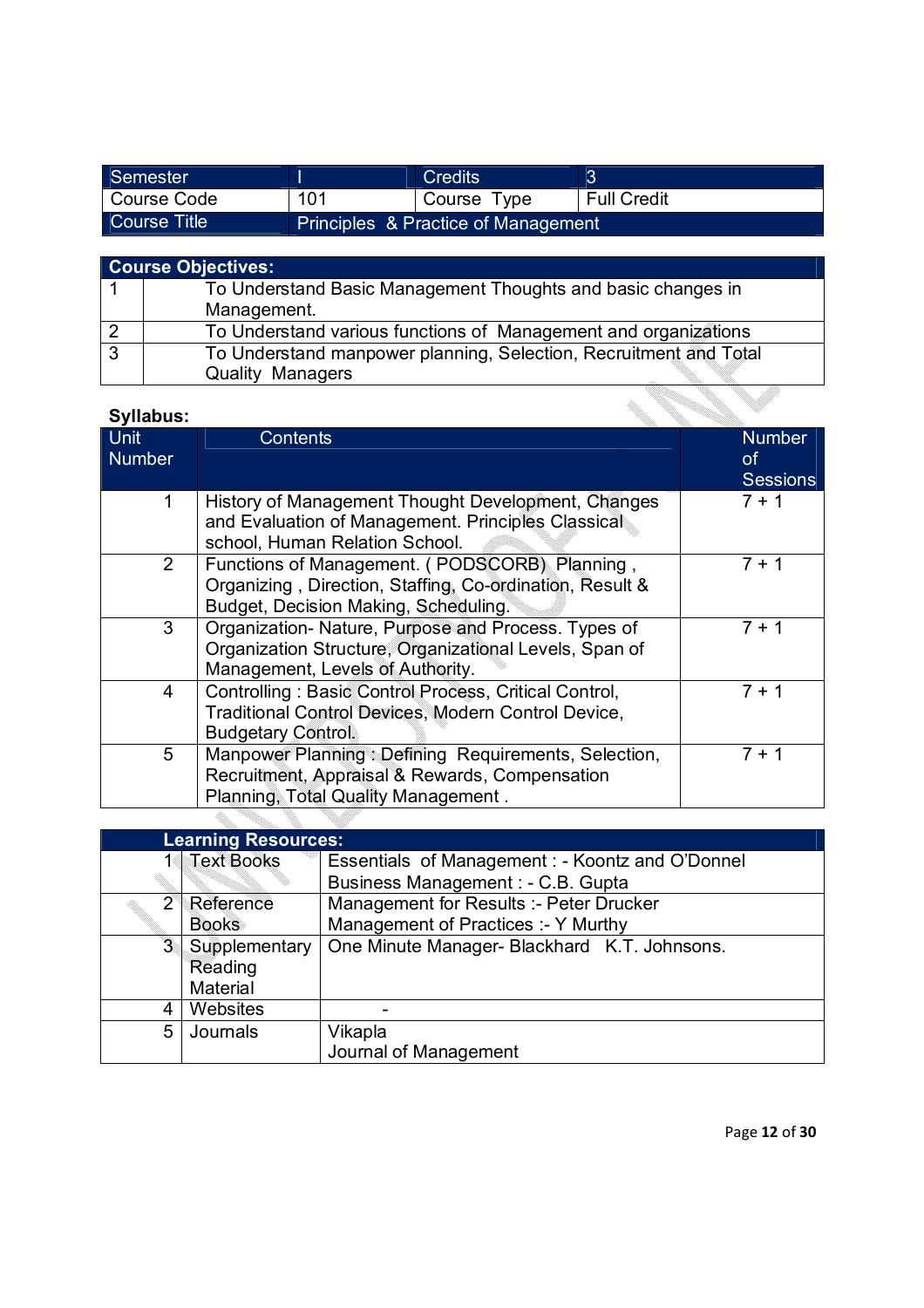| Semester     |     | <b>Credits</b>                  | 3                  |
|--------------|-----|---------------------------------|--------------------|
| Course Code  | 102 | Course Type                     | <b>Full Credit</b> |
| Course Title |     | Basics of Management Accounting |                    |

| <b>Course Objectives:</b>                                                                                                                 |
|-------------------------------------------------------------------------------------------------------------------------------------------|
| Orienting Students with the various concepts in finance, financial Tools &<br>Techniques so as to make them aware of Basics of Management |
| Accounting                                                                                                                                |

| Syllabus:                    |                                                                                                                                                               |                                        |
|------------------------------|---------------------------------------------------------------------------------------------------------------------------------------------------------------|----------------------------------------|
| <b>Unit</b><br><b>Number</b> | <b>Contents</b>                                                                                                                                               | <b>Number</b><br>0f<br><b>Sessions</b> |
|                              | Financial accounting - An overview: Basic financial<br>concept, different facets of Accounting & Finance,<br>Financial Accounting process, Books of Accounts. | $7 + 1$                                |
| 2                            | Introduction to Costing - An overview, Basic Cost, Concept,<br>Cost determination process, Job costing, Budgetary control<br>and cost reduction.              | $7 + 1$                                |
| 3                            | Management Accounting- Nature, Purpose and scope of<br>Managerial Accounting, some tools of Managerial<br>Accounting (Elementary)                             | $7 + 1$                                |
| 4                            | Audit- An overview: Principles and Practices of Audit,<br>Statutory Audit, Internal Audit Management Audit, Ethics<br>and Audit                               | $7 + 1$                                |
| 5                            | Introduction to Environmental Accounting and Auditing.                                                                                                        | 7 + 1                                  |

|                | <b>Learning Resources:</b> |                                                   |  |  |  |  |
|----------------|----------------------------|---------------------------------------------------|--|--|--|--|
|                | <b>Text Books</b>          | Double Entry Book-keeping: J.S. Grewal            |  |  |  |  |
|                |                            | Management Accounting: Jawaherwal                 |  |  |  |  |
| $\overline{2}$ | Reference                  | <b>Management Accounting: Sriniwasan</b>          |  |  |  |  |
|                | <b>Books</b>               | Management Accounting: Saxena                     |  |  |  |  |
| 3              | Supplementary              | Financial Management - Dr. S.K. Maheshwari        |  |  |  |  |
|                | Reading                    | International Financial Management - Dr. Varshney |  |  |  |  |
|                | Material                   | Management Accounting - by Khan and Jain          |  |  |  |  |
|                |                            | Double Entry book keeping - by Patkar             |  |  |  |  |
|                |                            | Cost Accounting - Jain and Narang                 |  |  |  |  |
| 4              | Websites                   |                                                   |  |  |  |  |
| 5              | Journals                   | Journal of Commerce and Management Thought        |  |  |  |  |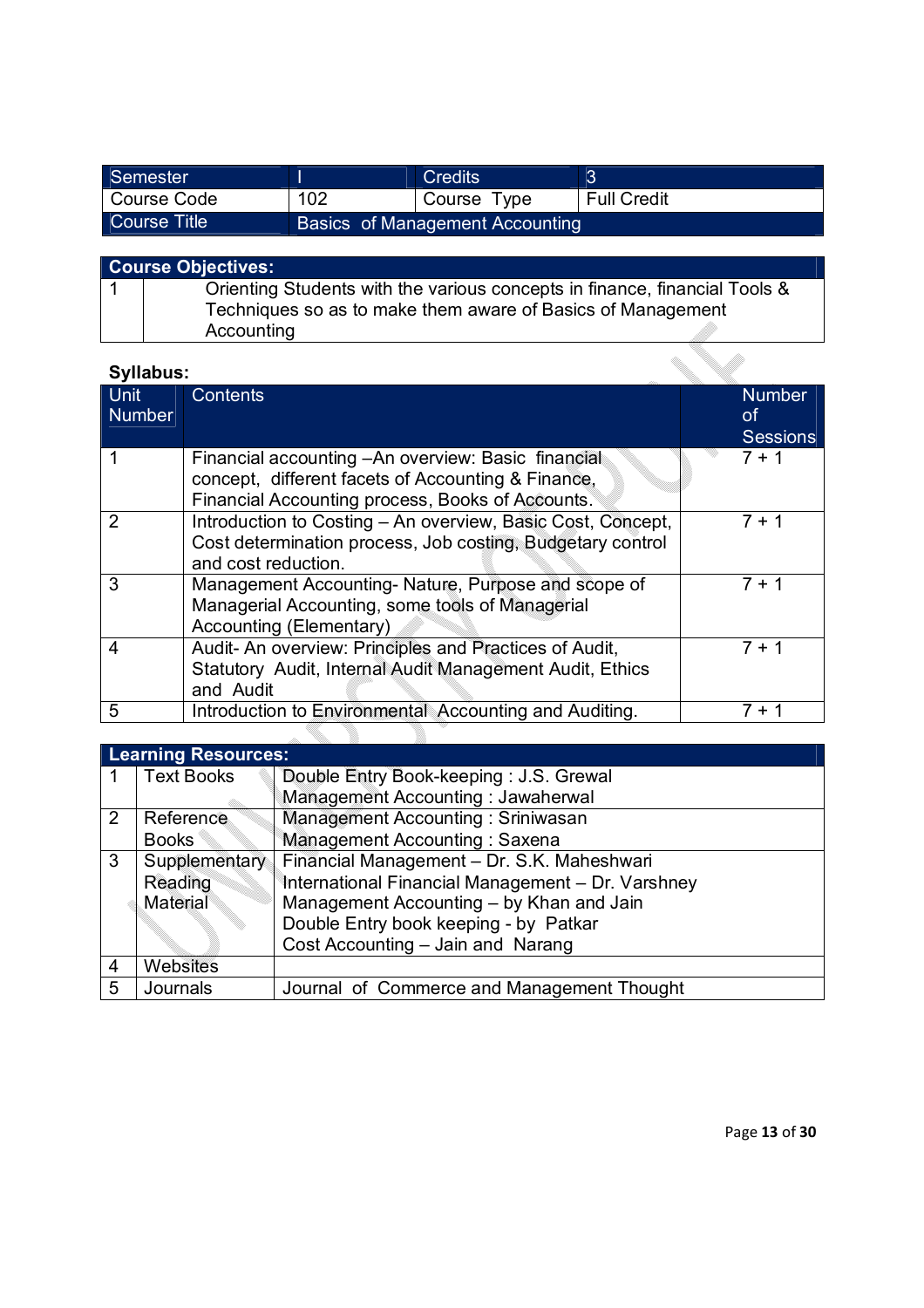| Semester     |                              | <b>Credits</b> | 3                  |
|--------------|------------------------------|----------------|--------------------|
| Course Code  | 103                          | Course Type    | <b>Full Credit</b> |
| Course Title | Introduction to Environment. |                |                    |

**Course Objectives:**

- 1 To Develop concern about Environment.
- 2 To understand the Fundamentals of Environment.
- 3 To understand the structural & functional attributes of Environment.

| Syllabus:               |                                                                                                                                                                                                                                                                                                                                                                                                                                                                                                                                                |                    |
|-------------------------|------------------------------------------------------------------------------------------------------------------------------------------------------------------------------------------------------------------------------------------------------------------------------------------------------------------------------------------------------------------------------------------------------------------------------------------------------------------------------------------------------------------------------------------------|--------------------|
| <b>Unit</b><br>No.      | <b>Content</b>                                                                                                                                                                                                                                                                                                                                                                                                                                                                                                                                 | No of<br>Sessions. |
| 1                       | Environment as the Basis of Life (Biosphere): Meaning of Environment,<br>Components of environment, Structure of environment, Functioning of<br>environment, Levels of organization in nature- Food chain and Tropic<br>structure, Biogeochemical Cycles, Natural selection. Interdependence<br>of man & environment.                                                                                                                                                                                                                          | $7 + 1$            |
| $\overline{2}$          | Environmental disorders: Impact on land, climate, natural vegetation<br>and impact on utilization of natural resources, relevance of<br>environmental studies with respect to technological development, trade<br>and scientific progress.                                                                                                                                                                                                                                                                                                     | $7 + 1$            |
| 3                       | Environment as Science : Introduction, Types of environment- Physical<br>& Cultural, Environmental Science- meaning and definition, nature and<br>scope, methods and importance of study.                                                                                                                                                                                                                                                                                                                                                      | $7 + 1$            |
| $\overline{\mathbf{4}}$ | General Account of the Environment: Atmosphere: Composition and<br>structure, light and temperature factors, Isolation, terrestrial radiation,<br>heat balance, Hydrological cycle, Weather and climate.<br>Hydrosphere: Realms of water- in ocean, in atmosphere, on the land,<br>underground water, water in biosphere, Aquatic ecosystems.<br>Lithosphere: landforms and types, Soil as basic natural resource-<br>Definition and Composition, Formation of Soil, Properties of soil, Soil<br>erosion- Causes, Effects and Control measures | $7 + 1$            |
| 5                       | Human Impact on Natural Environment: Human impact on climate and<br>atmosphere, vegetation, animals, soil and water. Impact of<br>Human agencies in geomorphology.                                                                                                                                                                                                                                                                                                                                                                             | $7 + 1$            |

| <b>Learning Resources</b> |                   |                                                                                          |  |  |  |
|---------------------------|-------------------|------------------------------------------------------------------------------------------|--|--|--|
|                           | <b>Text Books</b> | Textbook of Environmental studies.-Eriach Barucha, Univ.<br><b>Publication Hyderabad</b> |  |  |  |
|                           |                   | Textbook of Environmental studies. - R.K. Trivedi, S. Chand<br>Publication, New Delhi.   |  |  |  |
|                           | Reference         | Environment Management. - H.M. Saxena, APH Publication, New                              |  |  |  |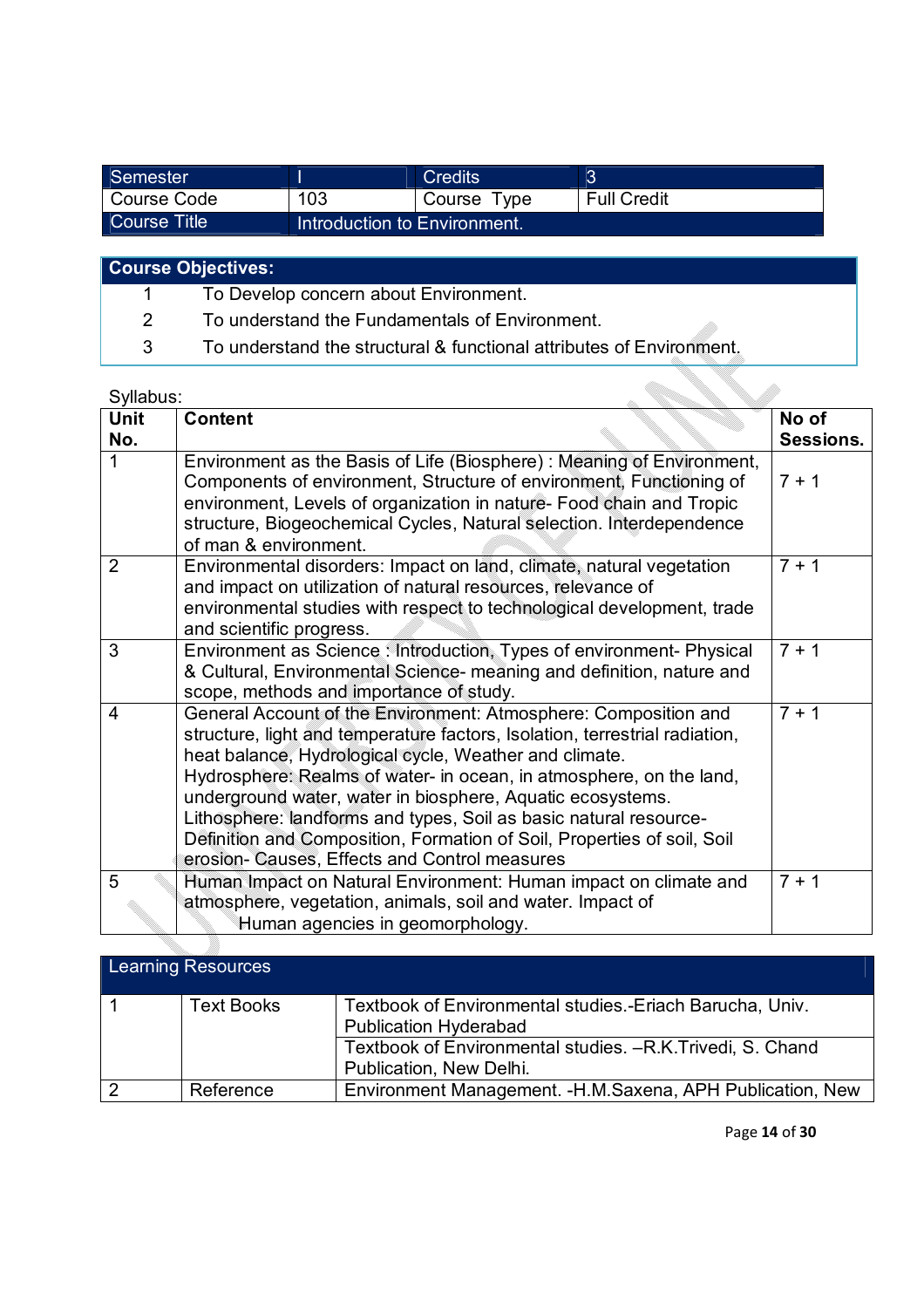|   | <b>Books</b>   | Delhi.                                                        |
|---|----------------|---------------------------------------------------------------|
|   |                | Environment Management - K Narayanan, Rastogi Publication,    |
|   |                | Jaipur.                                                       |
|   | Suppl. Reading | Environmental Studies- D.K.Asthana, S. Chand Publication, New |
|   | Material       | Delhi.                                                        |
|   |                | Principles of Ecology- E.P.Odum, Oxford Publication, London.  |
|   | Websites       | www.bhns.org, www.nic.in, www.nature.org                      |
|   |                |                                                               |
| 5 | Journals       | International Journal of Environment & Development.           |
|   |                | <b>Enrich Environment.</b>                                    |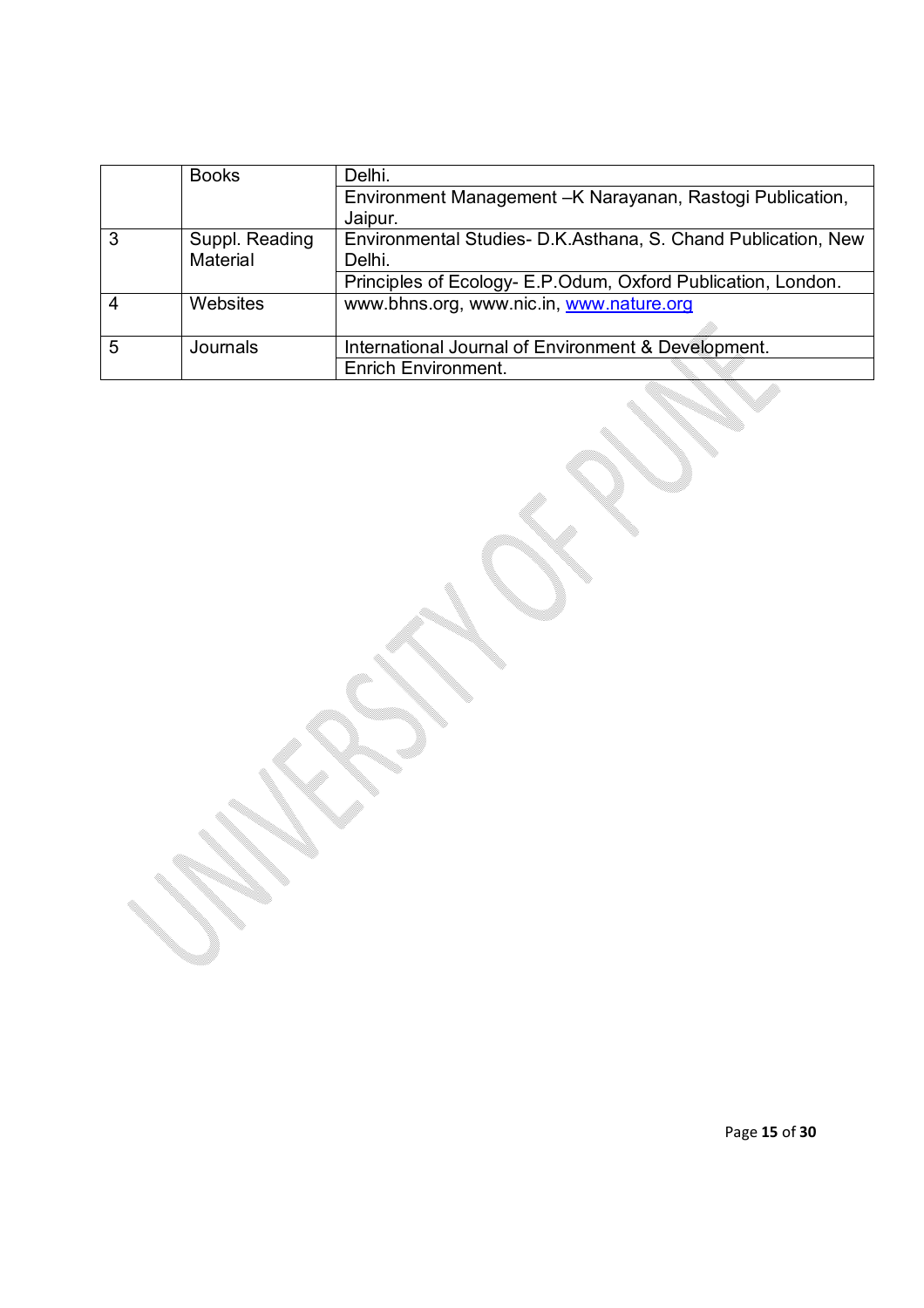| Semester     |     | <b>Credits</b>                         | 3                        |
|--------------|-----|----------------------------------------|--------------------------|
| Course Code  | 104 | Course Type                            | <sup>1</sup> Full Credit |
| Course Title |     | Introduction to Environment Management |                          |

|              | <b>Course Objectives:</b>                                                      |
|--------------|--------------------------------------------------------------------------------|
|              | To understand environmental issues in general and related industrial sector in |
|              | particular.                                                                    |
|              | To develop the skill for environment management in the industrial sector.      |
| $\mathbf{3}$ | To improve awareness about environmental issues and remedial measures with a   |
|              | social aspects and to develop environment friendly policy instruments.         |

| <b>Syllabus:</b>      |                                                                                                                                                                                                                                                                                                                                                 |                                        |
|-----------------------|-------------------------------------------------------------------------------------------------------------------------------------------------------------------------------------------------------------------------------------------------------------------------------------------------------------------------------------------------|----------------------------------------|
| <b>Unit</b><br>Number | <b>Contents</b>                                                                                                                                                                                                                                                                                                                                 | <b>Number</b><br>of<br><b>Sessions</b> |
| 1                     | <b>Environment impact on business: Social, Economic,</b><br>Political, Cultural, Legal and Constitutional and Sub-<br>systems and environment and their impact on Business.                                                                                                                                                                     | $7 + 1$                                |
| $\overline{2}$        | <b>Constitution of India: Fundamental rights and duties,</b><br>Directive Principles of State Policy, 74 <sup>th</sup> Amendment of<br>the constitution pertaining to local Government.                                                                                                                                                         | $7 + 1$                                |
| 3                     | Introduction to Environmental Legislation : How the<br>Parliament functions- Bill to Act to Rules. How a bill is<br>issued in parliament and how it become an Act. How a<br>rule is notified / Gazette. Introduction to Environmental<br>Act, Safety Related Rules. Environmental policy of the<br>Government of India with respect to Ecology. | $7 + 1$                                |
| 4                     | <b>Public Policy for Industry and Business:</b><br>Environmental Policy of Government of India and the<br>Working of the Ministry of Environment and Forest<br><b>Central Pollution Control Board. State Pollution Control</b><br>Board. Annual Report of the Ministry of Environmental<br>and Forest (Current year).                           | $7 + 1$                                |
| 5                     | Internal and Environmental Management : Use of<br>internal as a tool: Specific website related to<br>environmental Management. Introduction to Software<br>packages for GIS and MIS.                                                                                                                                                            | $7 + 1$                                |

| <b>Learning Resources:</b>                           |                                                    |  |  |  |  |
|------------------------------------------------------|----------------------------------------------------|--|--|--|--|
| Text Books                                           | Government and Business Management - Roy Kumar and |  |  |  |  |
|                                                      | Ghosh.                                             |  |  |  |  |
| Economic Development of Business by Dr. M. Adhikari. |                                                    |  |  |  |  |
| Reference                                            | Economic Development – Past and Present by Gill    |  |  |  |  |
| <b>Books</b>                                         | Business Law - by K.R. Poulechandatil.             |  |  |  |  |

Page **16** of **30**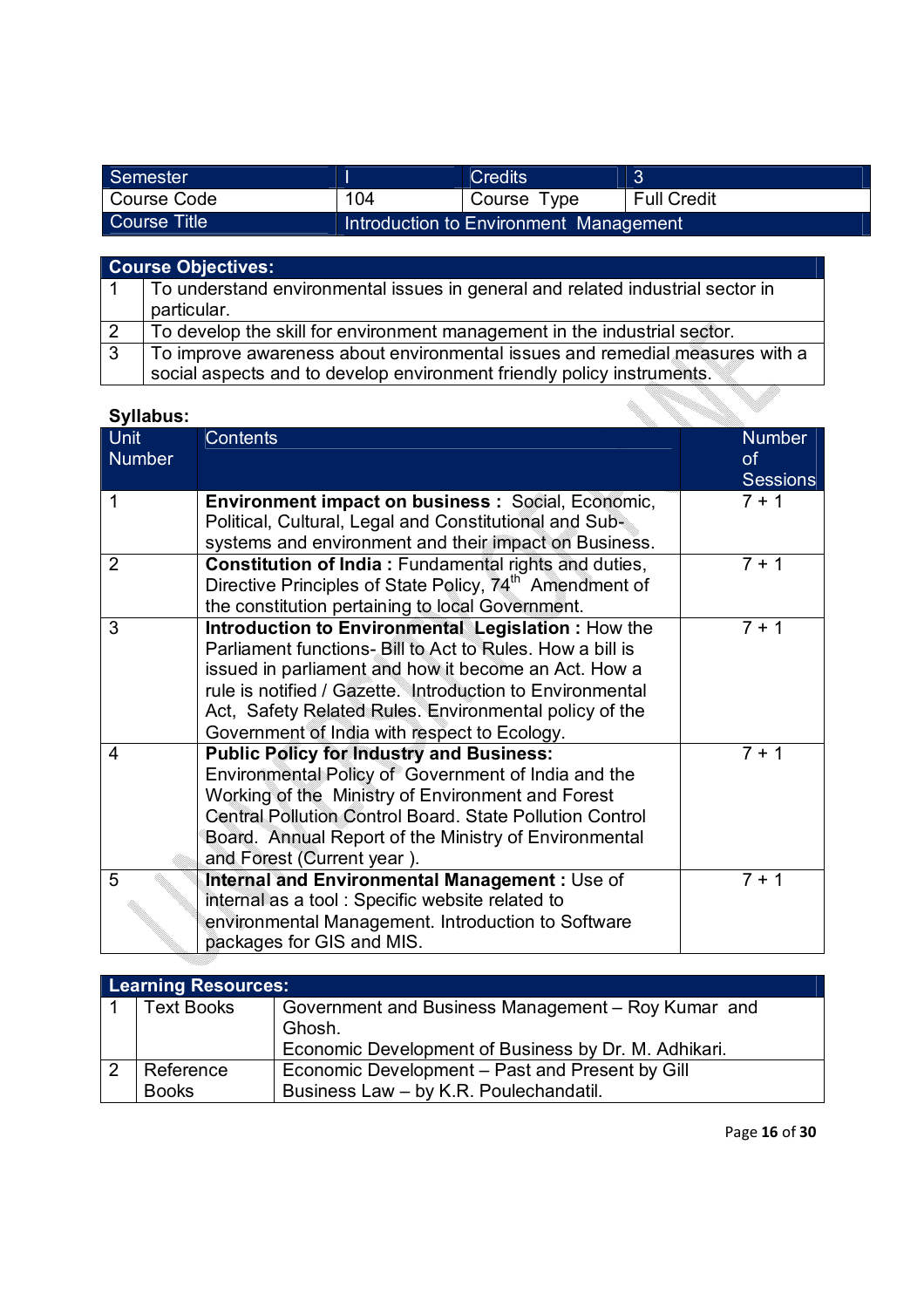| -3             | Supplementary | Environment Management - P. Bhushana Rao                  |  |  |
|----------------|---------------|-----------------------------------------------------------|--|--|
|                | Reading       | Environment Education - I Mohan                           |  |  |
|                | Material      |                                                           |  |  |
| $\overline{4}$ | Websites      |                                                           |  |  |
| 5              | Journals      | Economics and Political Weekly - A to Z Industrial Estate |  |  |
|                |               | Mumbai -13                                                |  |  |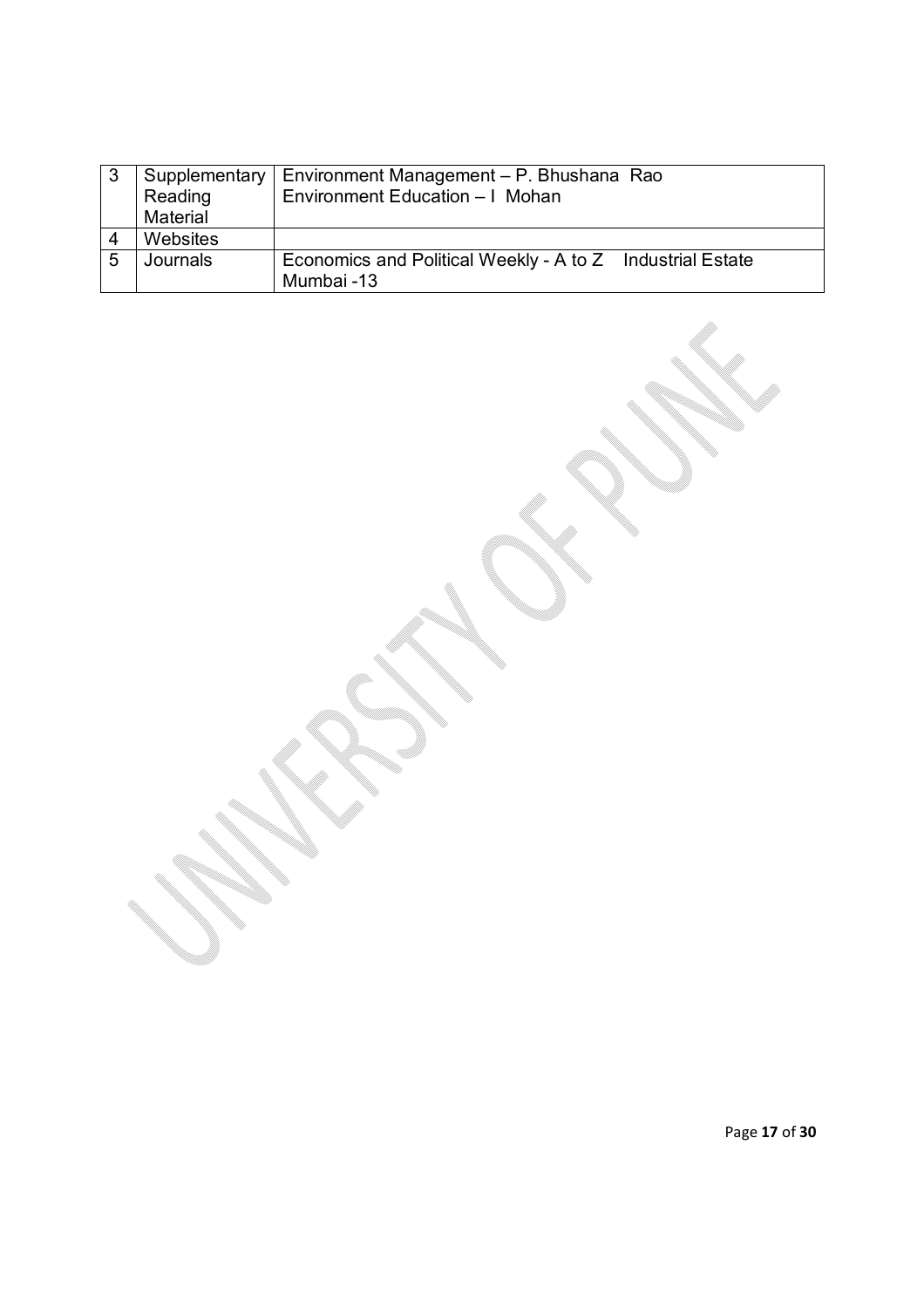| Semester            |                                  | <b>Credits</b> | $\sqrt{2}$         |
|---------------------|----------------------------------|----------------|--------------------|
| Course Code         | 105                              | Course Type    | <b>Half Credit</b> |
| <b>Course Title</b> | <b>Environmental Legislation</b> |                |                    |

|   | <b>Course Objectives:</b>                                                                                                                                                              |  |  |  |  |
|---|----------------------------------------------------------------------------------------------------------------------------------------------------------------------------------------|--|--|--|--|
|   | To provide insight into the changes that are taking place in Environmental<br>Legislation Sector.                                                                                      |  |  |  |  |
| 2 | To provide insight into the Impact of Environmental Legislation on the Business,<br>Organization, factories, Society and its relation to Corporate Social Responsibility,<br>Managers. |  |  |  |  |
|   | <b>Cullabue</b>                                                                                                                                                                        |  |  |  |  |

|                                      | Syllabus:                                                                                                                                                                                                                                                                                                                                                                                                                                                                                                                                                                                                                                                                                                                                                                                    |                                               |  |  |
|--------------------------------------|----------------------------------------------------------------------------------------------------------------------------------------------------------------------------------------------------------------------------------------------------------------------------------------------------------------------------------------------------------------------------------------------------------------------------------------------------------------------------------------------------------------------------------------------------------------------------------------------------------------------------------------------------------------------------------------------------------------------------------------------------------------------------------------------|-----------------------------------------------|--|--|
| <b>Unit</b><br>Numbe<br>$\mathsf{r}$ | <b>Contents</b>                                                                                                                                                                                                                                                                                                                                                                                                                                                                                                                                                                                                                                                                                                                                                                              | <b>Number</b><br><b>of</b><br><b>Sessions</b> |  |  |
| $\mathbf{1}$                         | <b>Constitutional Provisions for environmental protection:</b><br>Specific Provisions for Environmental Protection in the<br>Constitution of India. Provisions in the Directive Principles<br>of State Policy.                                                                                                                                                                                                                                                                                                                                                                                                                                                                                                                                                                               | $12 + 2$                                      |  |  |
| $\overline{2}$                       | Environmental Acts, Rules and Notifications :-<br>The following environmental Acts/ Rules will be discussed<br>in details : the rest of the Acts, rules and notification will be<br>referred to:<br>a) Water (Prevention and control of Pollution) Act & the<br>corresponding rules.<br>b) Water ( Prevention & Control of Pollution)<br>Act and the corresponding Rule.<br>c) Air (Prevention and control of Pollution) Act and the<br>corresponding rule.<br>d) Environment (Protection) Act and Rule.<br>e) Hazardous waste (Management and Handling Rules)<br>f) Manufacture, storage and Import<br>of Hazardous<br><b>Chemicals Rules</b><br>g) Public Liability Insurance Act and Rules Refer to Moef<br>Website ( http:///envfor.nic.in) For the latest revisions,<br>amendments etc. | $12 + 2$                                      |  |  |
| 3                                    | Important Judgments and Cases:<br>Discussion on landmark cases: Sriram Chemicals Oleum<br>Leak Case, Bhopal Gas Leak case, Ganga Action Plan case<br>etc. Green Benches.                                                                                                                                                                                                                                                                                                                                                                                                                                                                                                                                                                                                                     | $5 + 1$                                       |  |  |

| <b>Learning Resources:</b> |                   |                                                                 |  |  |
|----------------------------|-------------------|-----------------------------------------------------------------|--|--|
|                            | <b>Text Books</b> | Environmental Laws - Mhaskar A.K.                               |  |  |
|                            | Reference         | R.K. Trivedy – Hand book of Environmental Laws, Guidelines,     |  |  |
|                            | <b>Books</b>      | Compliance & standards, Vol 1 & 2 Environ - Media Karad, India. |  |  |

Page **18** of **30**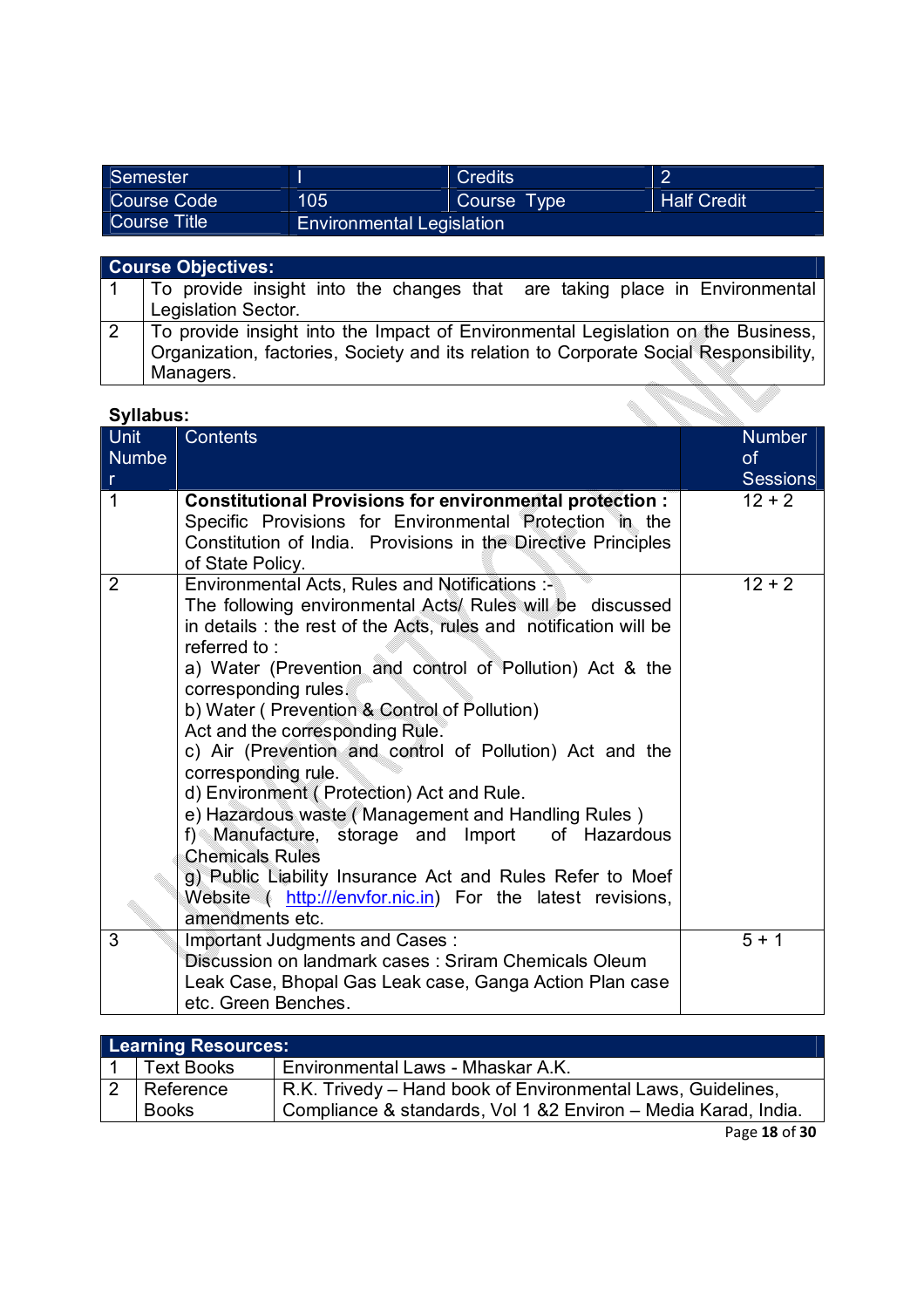| -3 | Supplementary<br>Reading<br>Material | Environmental Laws- Benimadhav Chatterjee<br>Environment Protection Act - 1986,39,67,154 |
|----|--------------------------------------|------------------------------------------------------------------------------------------|
|    | Websites                             | http:///envfor.nic.in                                                                    |
| 5  | Journals                             |                                                                                          |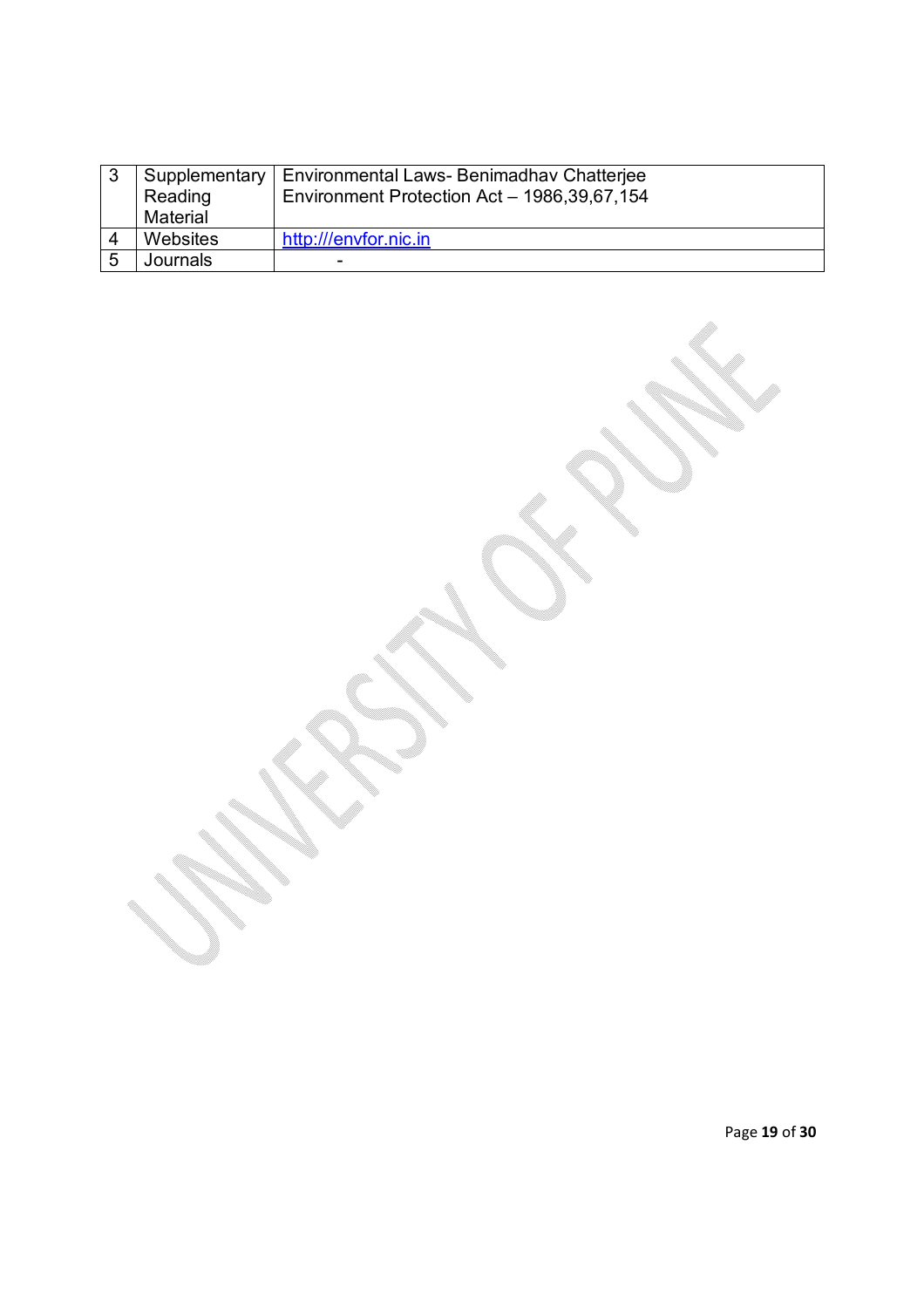| Semester     |                                         | <b>Credits</b> | $\sqrt{2}$         |
|--------------|-----------------------------------------|----------------|--------------------|
| Course Code  | 106                                     | Course Type    | <b>Half Credit</b> |
| Course Title | Written Analysis & Communication Skills |                |                    |

Course Objectives:

1 To cultivate appropriate written communication skills.

2 To develop communication process, its principals and patterns.

3 To prepare candidates for Group discussions, interviews & public presentation.

| Syllabus: |                                                                |           |
|-----------|----------------------------------------------------------------|-----------|
| Unit      | Content                                                        | No of     |
| No.       |                                                                | Sessions. |
|           | Nature, Scope, Functions & Barriers of Business Communication. | $5 + 1$   |
|           |                                                                |           |
| 2         | The Process, Principles & patterns of Communication.           | $5 + 1$   |
|           |                                                                |           |
| 3         | Types of communication.                                        | $5 + 1$   |
|           |                                                                |           |
| 4         | Written communication.                                         | $5 + 1$   |
|           |                                                                |           |
| 5         | Interviews and Group Discussion.                               | $5 + 1$   |
|           |                                                                |           |
|           |                                                                |           |

|   | <b>Learning Resources</b> |                                                               |  |  |  |
|---|---------------------------|---------------------------------------------------------------|--|--|--|
|   | <b>Text Books</b>         | An Approach to Communication Skills- Indrajeet Bhatta chariya |  |  |  |
|   |                           | Business Correspondance and Report Writing. - R.C. Sharma.    |  |  |  |
| 2 | Reference                 | Developing Communication Skills - Krishna Menon.              |  |  |  |
|   | <b>Books</b>              |                                                               |  |  |  |
| 3 | Suppl. Reading            | Technical Communication- Meenakshi Raman, Oxford Publication. |  |  |  |
|   | Material                  | The Handbook of Communication Skills- Owen Hargie.            |  |  |  |
| 4 | Websites                  | www.kent.ac.uk                                                |  |  |  |
|   |                           | www.totalcommunicator.com                                     |  |  |  |
| 5 | Journals                  | Journal of Business Communication                             |  |  |  |
|   |                           | Write Now- Journal of Written Communication Skills.           |  |  |  |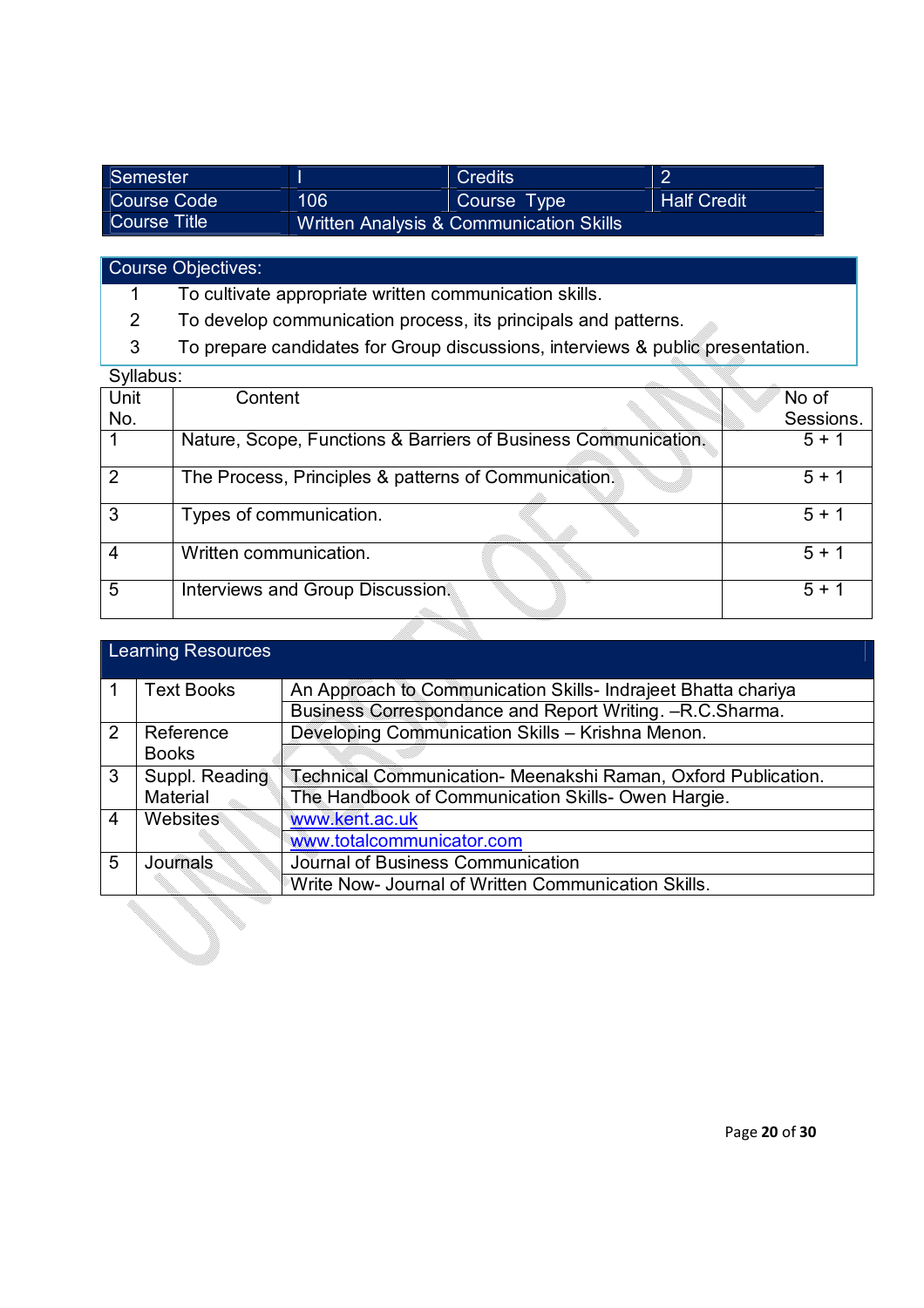| Semester     |                                    | <b>Credits</b> | ാ                  |
|--------------|------------------------------------|----------------|--------------------|
| Course Code  | 201                                | Course Type    | <b>Full Credit</b> |
| Course Title | <b>Natural Resource Management</b> |                |                    |

| Course Objectives:        |                                                           |  |  |  |
|---------------------------|-----------------------------------------------------------|--|--|--|
|                           | To inculcate Knowledge pertaining to Natural Resources.   |  |  |  |
| $\mathbf{2}^{\mathsf{I}}$ | To create awareness on optimal usage on Natural Resources |  |  |  |
| 3                         | To develop skills in harnessing Natural Resources.        |  |  |  |

| Syllabus:      |                                                                                                                                                                                                                                                                                                                                                                                                                       |                    |
|----------------|-----------------------------------------------------------------------------------------------------------------------------------------------------------------------------------------------------------------------------------------------------------------------------------------------------------------------------------------------------------------------------------------------------------------------|--------------------|
| Unit<br>No.    | <b>Content</b>                                                                                                                                                                                                                                                                                                                                                                                                        | No of<br>Sessions. |
| 1              | Forest: Forest types, role of forest, Forest products- demand and<br>supply, Tribal and forest, Forest Management. Classification of<br>forest land, Administrative classification of forests, Classification<br>of forests for management, social forestry, community forestry.<br>Indian forest policy and Forest conservation. National Forestry<br>Action Plan- 1999: An Overview.                                | $7 + 1$            |
| $\overline{2}$ | Wildlife: Importance of wildlife, abuse and depletion of wildlife,<br>Wildlife conservation- classification of scarce wildlife, Methods of<br>wildlife conservation, Endangered species of India, Wildlife<br>conservation in India, Legislation: WLPA - 1972 and 2002<br>Amendment, development and Impact of wildlife, National Parks<br>and Sanctuaries, GO's and NGO's in wildlife conservation, Eco-<br>tourism. | $7 + 1$            |
| 3              | Energy: Energy requirement. Impact of energy utilization on the<br>environment. Conventional sources of energy: Coal, Oil and<br>Natural gas, Thermal power, Firewood, Hydropower, Nuclear<br>power. Non Conventional Sources of Energy: Solar energy, Wind<br>energy, Ocean/ Tidal energy, Geothermal energy, Biomass based<br>energy, Dendrothermal energy, Energy from urban waste,<br>Bagasse based energy.       | $7 + 1$            |
| 4              | Land/ Soil Landforms- types and significance, Degradation of<br>land- causes and effects, Desertification. Soil: Basic Natural<br>Resource, Formation and Composition, Soil erosion, Soil<br>conservation.                                                                                                                                                                                                            | $7 + 1$            |
| 5              | Water: Surface and groundwater, Water management, Rain water<br>harvesting, Water shed management. Aquaculture- Inland water<br>resources and their economic potential with respect to fisheries.<br>Fresh water fish culture, Establishment and management of fish<br>farm. Fishery – as self employment avenue (small scale industry),<br>Govt. schemes, Training and incentives.                                   | $7 + 1$            |

Page **21** of **30**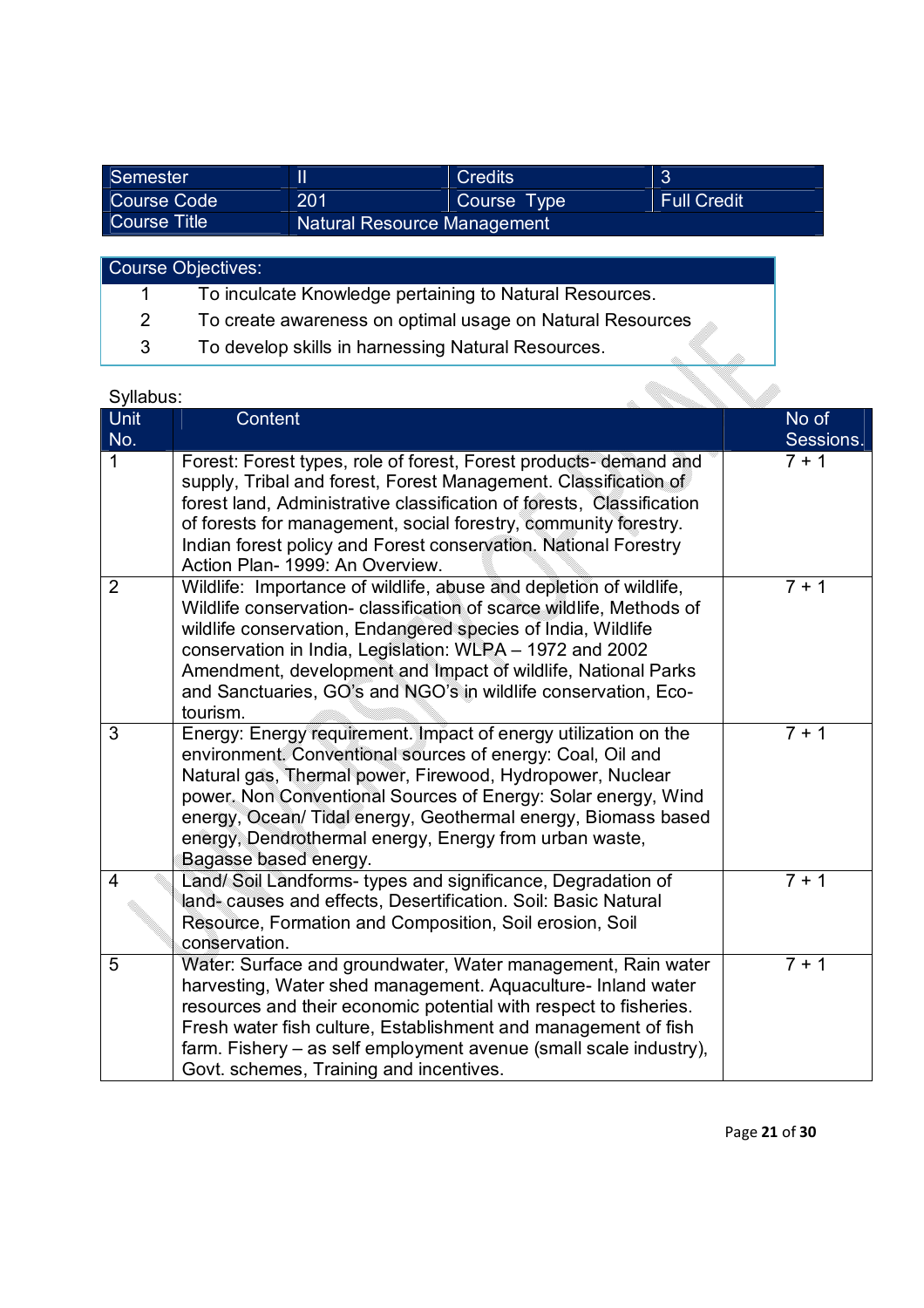|                | Learning Resources:        |                                                                                  |  |  |  |
|----------------|----------------------------|----------------------------------------------------------------------------------|--|--|--|
| 1              | <b>Text Books</b>          | Textbook of Environmental studies.-Eriach Barucha, Univ. Publication<br>Hydrabad |  |  |  |
|                |                            | Textbook of Environmental studies-Y.S.Khan, Deep Publication<br>Kolhapur         |  |  |  |
| 2              | Reference<br><b>Books</b>  | Environmental Conservation - R.F. Dassmenn                                       |  |  |  |
|                |                            | Environmental Studies Chatval & Sharma, Himalaya Publishing house,<br>Mumbai.    |  |  |  |
| 3              | Suppl. Reading<br>Material | Environment Management. - H.M. Saxena, APH Publication, New Delhi.               |  |  |  |
|                |                            | Environmental Impact Assesment. S.A. Abbasi, Crescent Publication,<br>New Delhi. |  |  |  |
| $\overline{4}$ | <b>Websites</b>            | www.ncf.india.org, www.wwf.india.org, www.nature.org                             |  |  |  |
|                |                            |                                                                                  |  |  |  |
| 5              | Journals                   | Ecology, Environment and Conservation                                            |  |  |  |
|                |                            | Indian steam Research Journal                                                    |  |  |  |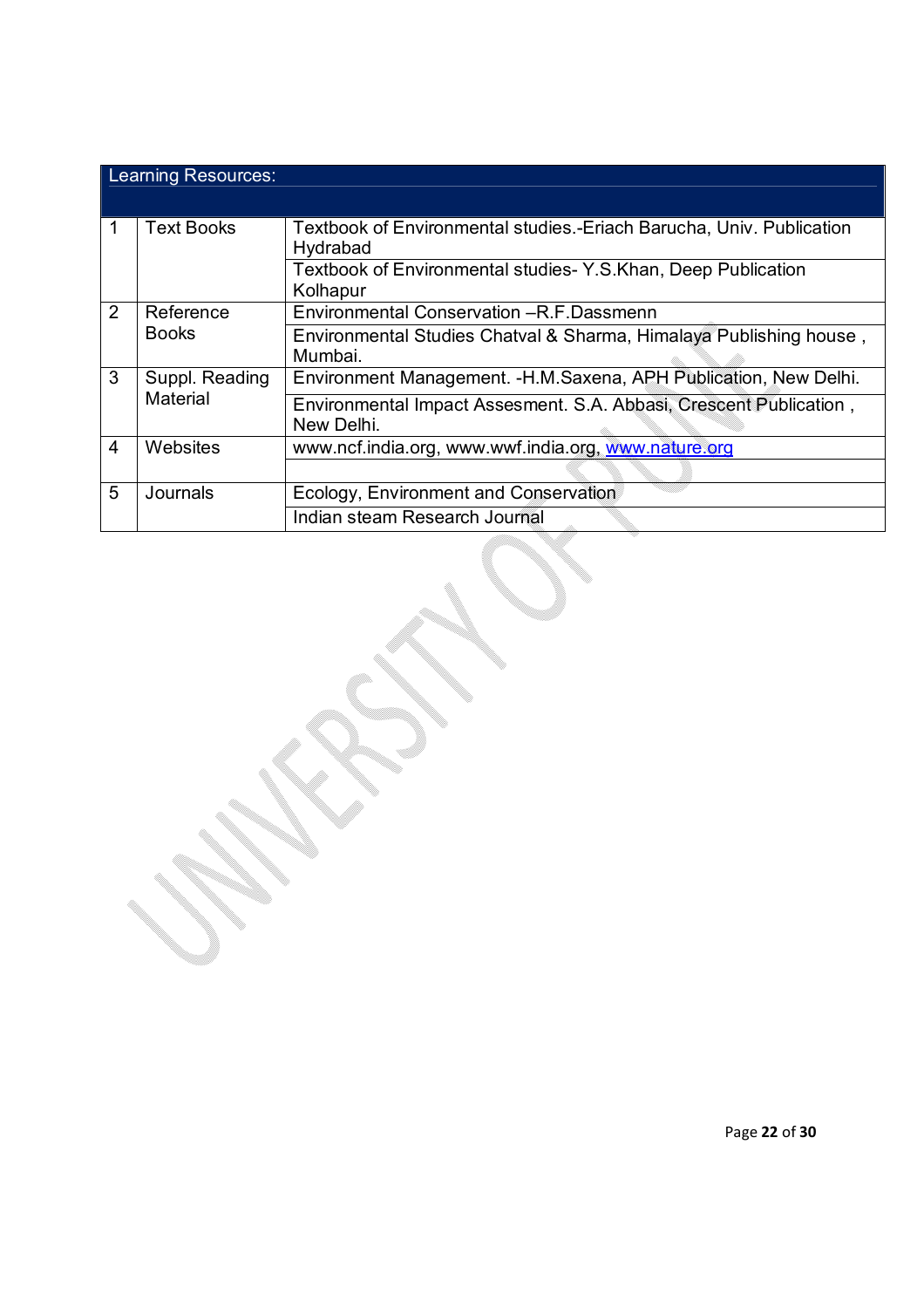| Semester            |                                         | <b>Credits</b> |                    |
|---------------------|-----------------------------------------|----------------|--------------------|
| Course Code         | 202                                     | Course Type    | <b>Full Credit</b> |
| <b>Course Title</b> | <b>Environmental management and EIA</b> |                |                    |

|                | <b>Course Objectives:</b>                                                      |
|----------------|--------------------------------------------------------------------------------|
|                | To understand environment impact assessment and their steps and significance   |
|                | and objective in details.                                                      |
| $\overline{2}$ | To understand waste management and recycling plants.                           |
| -3             | To understand environment Audit - ISO 9011, qualities of environmental auditor |
|                | and Environment Audit system.                                                  |

| Syllabus:                    |                                                                                                                                                                                                                                                                             |                                               |
|------------------------------|-----------------------------------------------------------------------------------------------------------------------------------------------------------------------------------------------------------------------------------------------------------------------------|-----------------------------------------------|
| <b>Unit</b><br><b>Number</b> | <b>Contents</b>                                                                                                                                                                                                                                                             | <b>Number</b><br><b>of</b><br><b>Sessions</b> |
|                              | EIA: Steps in EIA- description of proposed activity (<br>Analysis of need) Analysis of site selection procedure<br>and alternate sites, base line conditions/ major concerns,<br>descriptions of potential positive and regional, temporal<br>and spatial considerations.   | $7 + 1$                                       |
| $\overline{2}$               | Significance of impacts, mitigation plans, identify issues<br>related to human health, considerations of alternatives,<br>including not proceeding, monitoring plans (Impact of<br>mitigation efforts) contingency of plans for unpredicted<br>impacts.                     | $7 + 1$                                       |
| 3                            | Waste minimization and recycling plants, public<br>consultation programs, plans to minimize release of<br>adverse substances, terms of reference any other<br>information deemed necessary (use UNEP document on<br>EIA as the basis for discussion of various sub topics). | $7 + 1$                                       |
| 4                            | Environmental Audit: ISO 19011, qualities of<br>environmental auditor, contents of EA reports.                                                                                                                                                                              | $7 + 1$                                       |
| 5                            | Environmental Audit terminology, Environmental<br>management system audit.                                                                                                                                                                                                  | $7 + 1$                                       |

|   | <b>Learning Resources:</b> |                                                               |  |
|---|----------------------------|---------------------------------------------------------------|--|
|   | <b>Text Books</b>          | Environment Impact Assessment - S.N. Kaul, V.S. Kulkarni      |  |
| 2 | Reference                  | W. Kurge: ISO 14001 certification- Environmental management   |  |
|   | <b>Books</b>               | system, Prentice Hall                                         |  |
|   |                            | Badrinath S.D. and Ram N.S.- Environmental Audit: A Step      |  |
|   |                            | towards an Ecological economy.                                |  |
| 3 | Supplementary              | Environment Awareness - Dr. S.K. Potadar and Dr. D.M. Mahajan |  |
|   | Reading                    |                                                               |  |
|   | Material                   |                                                               |  |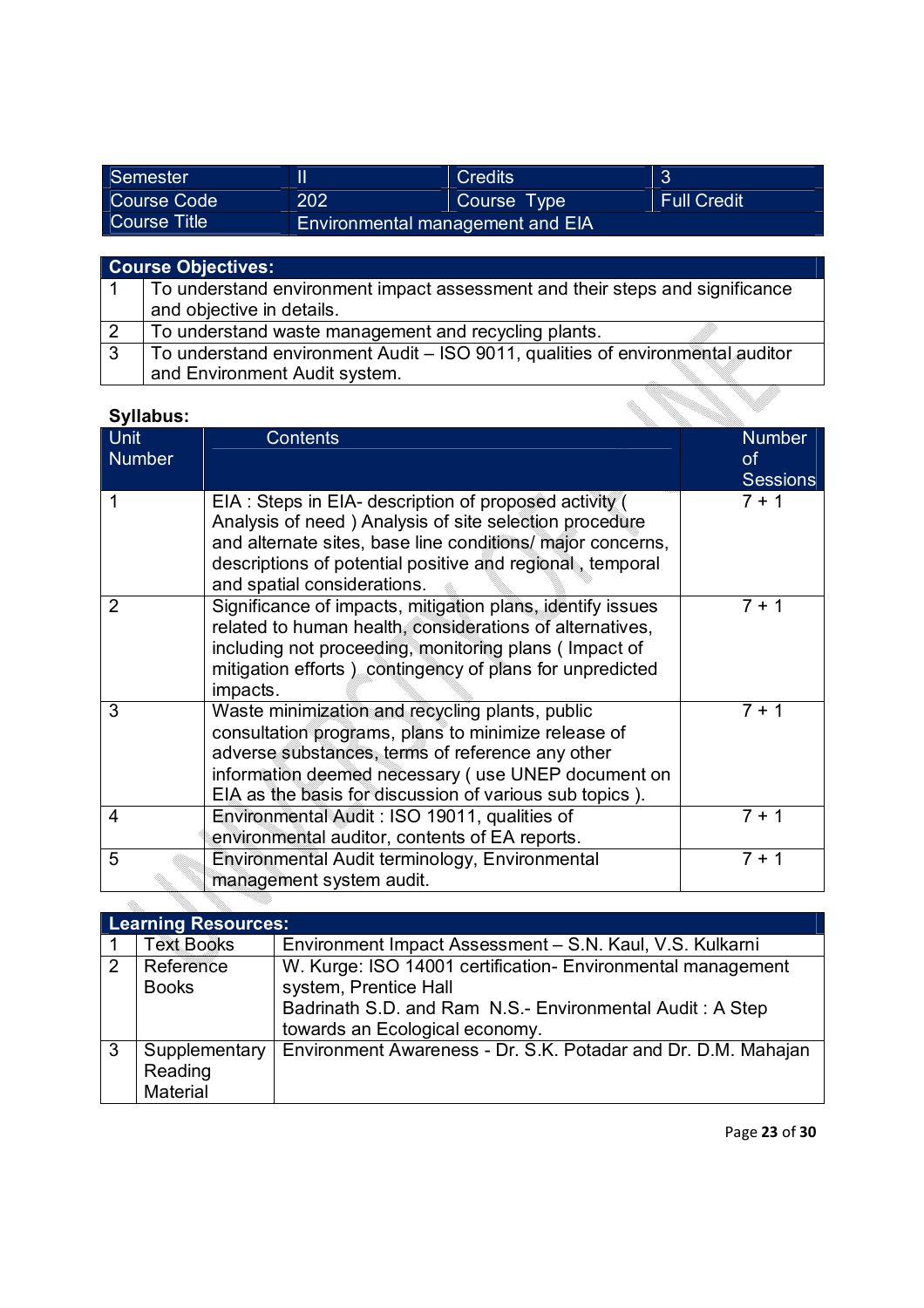Page **24** of **30**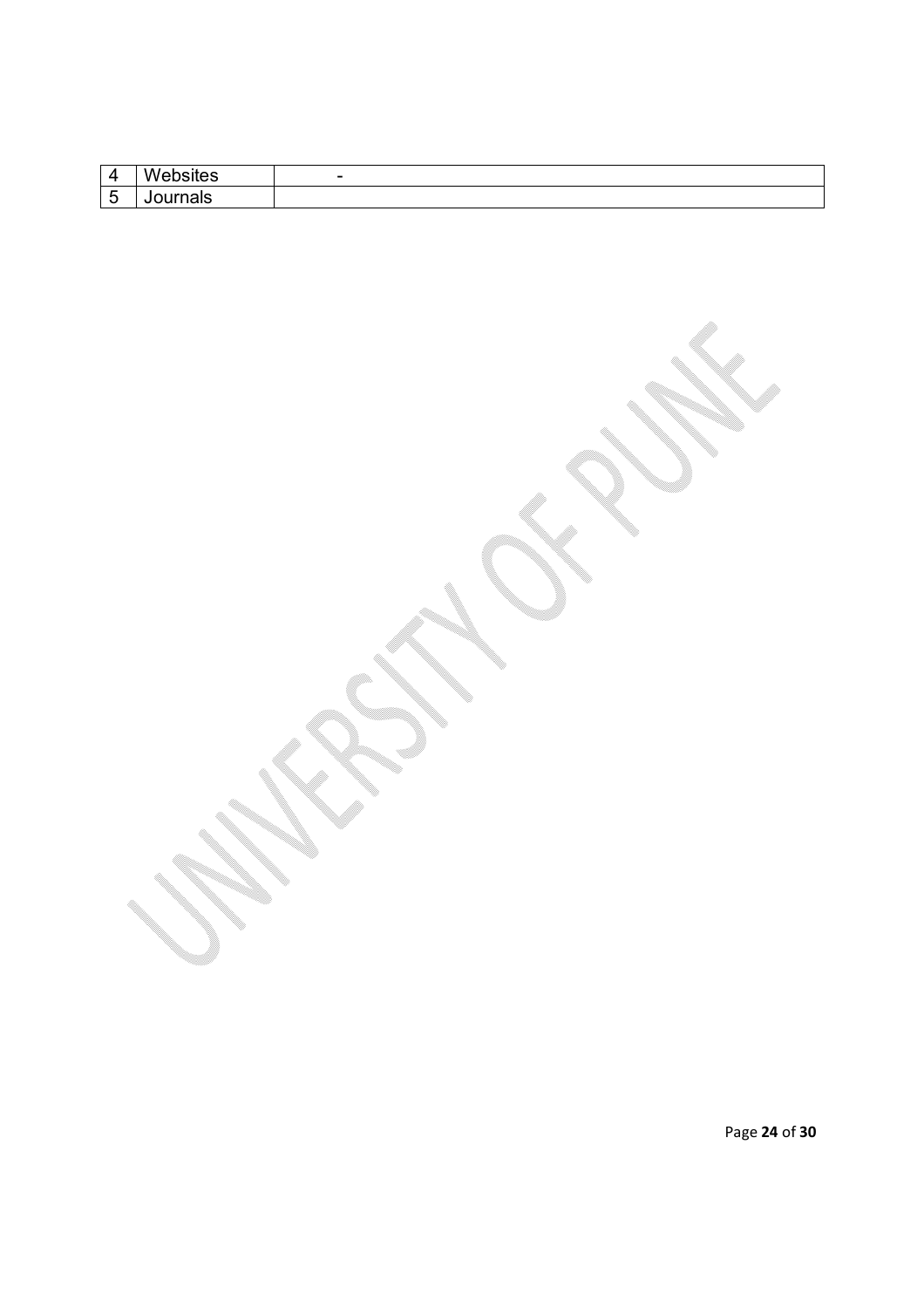| Semester     |                                               | <b>Credits</b> | 3                  |
|--------------|-----------------------------------------------|----------------|--------------------|
| Course Code  | 203                                           | Course Type    | <b>Full Credit</b> |
| Course Title | Environmental Pollution & Disaster Management |                |                    |

| <b>Course Objectives:</b> |                                                                 |  |
|---------------------------|-----------------------------------------------------------------|--|
|                           | To create awareness on Environmental Pollution.                 |  |
| $2^{\circ}$               | To understand various aspects of Pollution.                     |  |
| 3                         | To develop skills in managing local Pollution related problems. |  |

 $\overline{a}$ 

| Unit<br>No.    | Content                                                                                                                                                                                                                                                                                                                                                                                                                                        | No of<br>Sessions. |
|----------------|------------------------------------------------------------------------------------------------------------------------------------------------------------------------------------------------------------------------------------------------------------------------------------------------------------------------------------------------------------------------------------------------------------------------------------------------|--------------------|
| 1              | Air Pollution: Definition, Sources of air pollution. Air pollutants<br>(CO, CO2, SO2, NOX, hydrocarbons & aerosols). Specific<br>phenomena related with air pollution- Green House Effect, acid<br>rain, Ozone layer depletion and Smog. Effect of air pollution on -<br>Human health, Animals, Plants, Atmosphere and other effects.<br>Management measures for preventing and controlling air pollution.                                     | $7 + 1$            |
| $\overline{2}$ | Water Pollution: Sources of water and its quality, Definition and<br>sources of water pollution. Specific phenomena related with water<br>pollution- Algal bloom, Eutrophication, Biomagnification/<br>Bioaccumulation, BOD, Sewage treatment. Ground water<br>pollution.<br>Effect of water pollution – on man, Animals, Marine life,<br>Vegetation and other effects. Management measures for<br>preventing and controlling water pollution. | $7 + 1$            |
| 3              | Land/Soil Pollution: Definition, Sources of land/soil pollution,<br>Specific phenomena related with land/soil pollution: Energy from<br>refuse, Recycling of waste materials, NIMBY, NIABY Radioactive<br>pollution. Harmful effects of land/ soil pollution. Remediation of<br>land-fill sites Management measures for preventing and<br>controlling land/soil pollution. Methods of solid waste disposal.                                    | $7 + 1$            |
| 4              | Noise Pollution: Definition, Measurement of noise and its intensity,<br>Sources of noise pollution, Effects of noise pollution. Prevention<br>and Control measures of noise pollution.                                                                                                                                                                                                                                                         | $7 + 1$            |
| 5              | Types and classification of waste: Air, Liquid and Solid,<br>Characteristics of Waste. Basic units of an Effluent treatment<br>plant. Biomedical Waste, Hazardous Waste, Municipal Solid<br>Waste (MSW)                                                                                                                                                                                                                                        | $7 + 1$            |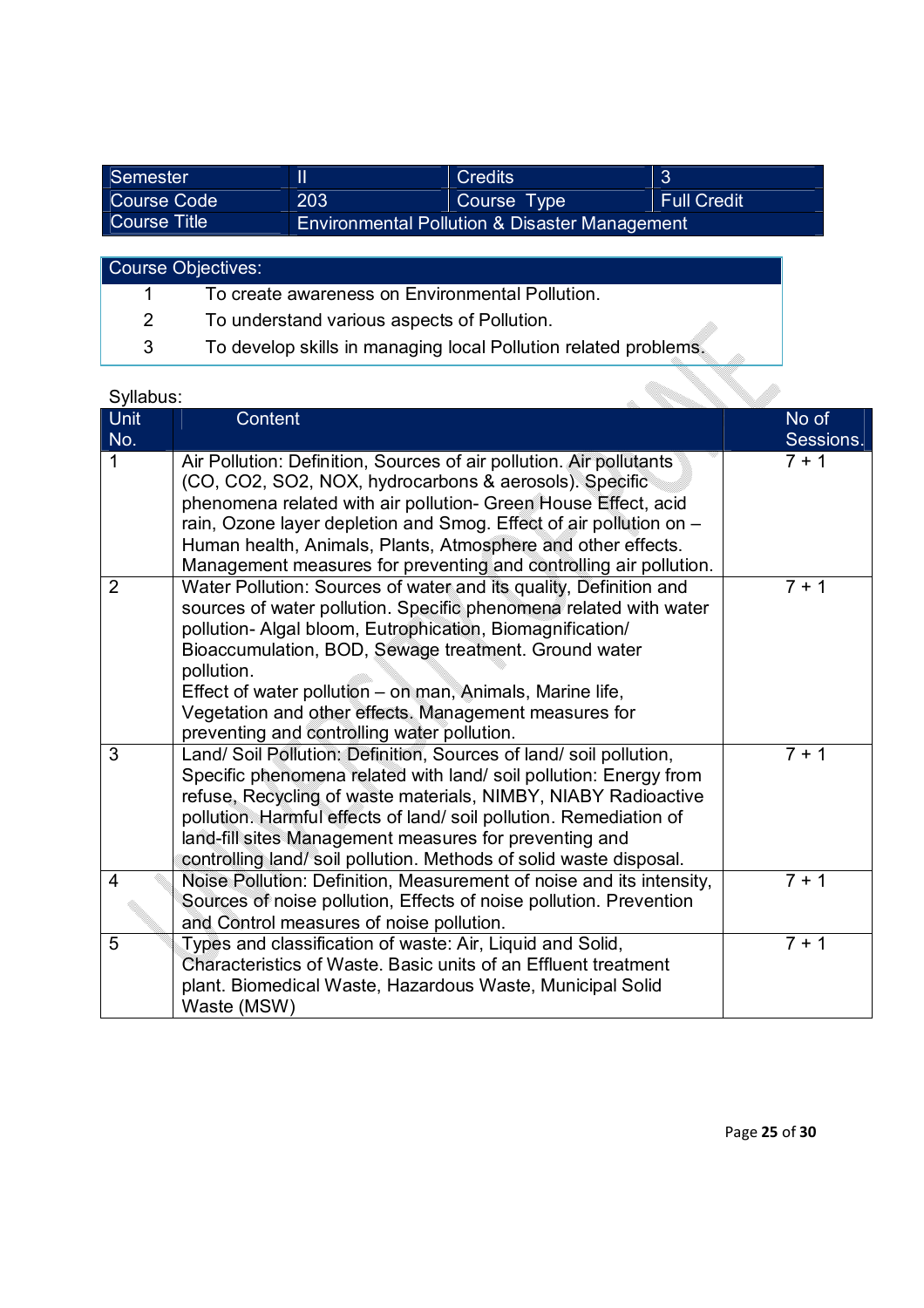|                | <b>Learning Resources</b> |                                                                                             |  |
|----------------|---------------------------|---------------------------------------------------------------------------------------------|--|
|                |                           |                                                                                             |  |
|                | <b>Text Books</b>         | Environmental Biology, P.D. Sharma, Rastogi Publigation, Merrut.                            |  |
|                |                           | Environmental Pollution, S.A. Abbasi, Crescent Publication, New Delhi.                      |  |
| 2              | Reference                 | Air Pollution, H.G. Parkin                                                                  |  |
|                | <b>Books</b>              | Environmental Concerns and Statergies, T.N.Khoshoo, Ashish<br>Publication House, New Delhi. |  |
| 3              | Suppl. Reading            | Communities and Ecosystem, R.H.Whittakar, McMillan NewYork.                                 |  |
|                | Material                  | Global Environmental Challenges, James G, Orient Longman                                    |  |
| $\overline{4}$ | Websites                  | www.cacIndia.org, www.cprecc.org                                                            |  |
| 5              | Journals                  | Ecologia                                                                                    |  |
|                |                           | <b>Pollution Research</b>                                                                   |  |

en de la construcción de la construcción de la construcción de la construcción de la construcción de la construcción de la construcción de la construcción de la construcción de la construcción de la construcción de la cons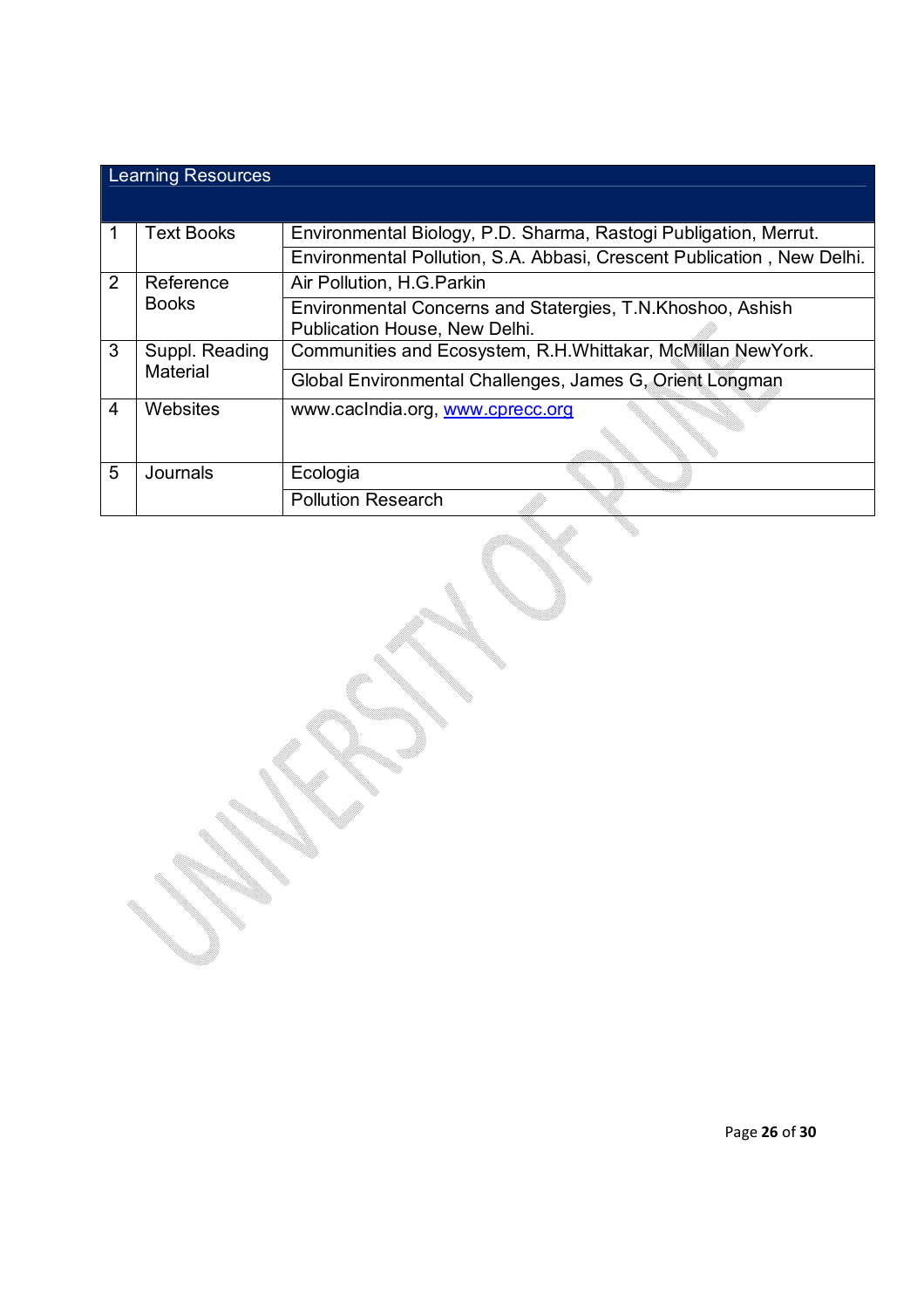| Semester     |                                                                 | <b>Credits</b> | ₽                  |
|--------------|-----------------------------------------------------------------|----------------|--------------------|
| Course Code  | 204                                                             | Course Type    | <b>Full Credit</b> |
| Course Title | <b>Environmental Economic and Indian Environmental Scenario</b> |                |                    |

| <b>Course Objectives:</b> |                                                     |  |
|---------------------------|-----------------------------------------------------|--|
|                           | To understand Indian environmental scenario.        |  |
|                           | To understand environmental movements on India.     |  |
|                           | To understand green marketing-environmental market. |  |

| <b>Syllabus:</b>      |                                                                                                                                                                                                                                                                                                         |                                               |
|-----------------------|---------------------------------------------------------------------------------------------------------------------------------------------------------------------------------------------------------------------------------------------------------------------------------------------------------|-----------------------------------------------|
| <b>Unit</b><br>Number | <b>Contents</b>                                                                                                                                                                                                                                                                                         | <b>Number</b><br><b>of</b><br><b>Sessions</b> |
| 1                     | Environmental economics: Introduction to WTO and<br>international trade, environmental trade, green EDA,<br>Natural Resources, Accounting, Green Accounting,<br>Environmental communication, GRI reports.                                                                                               | $7 + 1$                                       |
| $\overline{2}$        | State of Environmental in India: State of India's<br>environment report by CSE and MOEE. Survey of the<br>environment by Hindu, Sate government, environmental<br>status reports, environmental compliance status of<br>industries. State of the Quality Standard of CPCB, State<br>government and WHO. | $7 + 1$                                       |
| 3                     | Major Environmental Organization and events: Green<br>piece movements. WWF, UNEP, UNECD -<br>1992(Stockholm Conference, Earth summit, RIO<br>Declaration, Action plan and Agenda 21 ) WBCSD, WRI,<br>GRI, World Bank.                                                                                   | $7 + 1$                                       |
| 4                     | Environmental Movements in India - Case studies- silent<br>Valley, Tehri-Dam, Chpko Movement, Sardar Sarovar<br>Dam Controversy, Enron Power project conhoversy,<br>Thapar Dupant Nylon Project, ENVIS.                                                                                                 | $7 + 1$                                       |
| 5                     | Green Marketing: Emergence of new environmental<br>market, Green Marketing, Environmental strategy and<br>Competitive advantage, Green supply chain<br>Management, Eco Designing, Eco-labeling.                                                                                                         | $7 + 1$                                       |

|              | <b>Learning Resources:</b> |                                                          |  |  |
|--------------|----------------------------|----------------------------------------------------------|--|--|
|              | <b>Text Books</b>          | Economic Environment of Business - S.K. Mishra           |  |  |
| 2            | Reference                  | The Economics of Development and Planning-M.L. Thingan   |  |  |
|              | <b>Books</b>               | Economic Development of Business- Dr. M. Adhikari        |  |  |
| $\mathbf{3}$ | Supplementary              | Economic Environment of Business - Eases Dr. M. Adhikari |  |  |
|              | Reading                    |                                                          |  |  |
|              | Material                   |                                                          |  |  |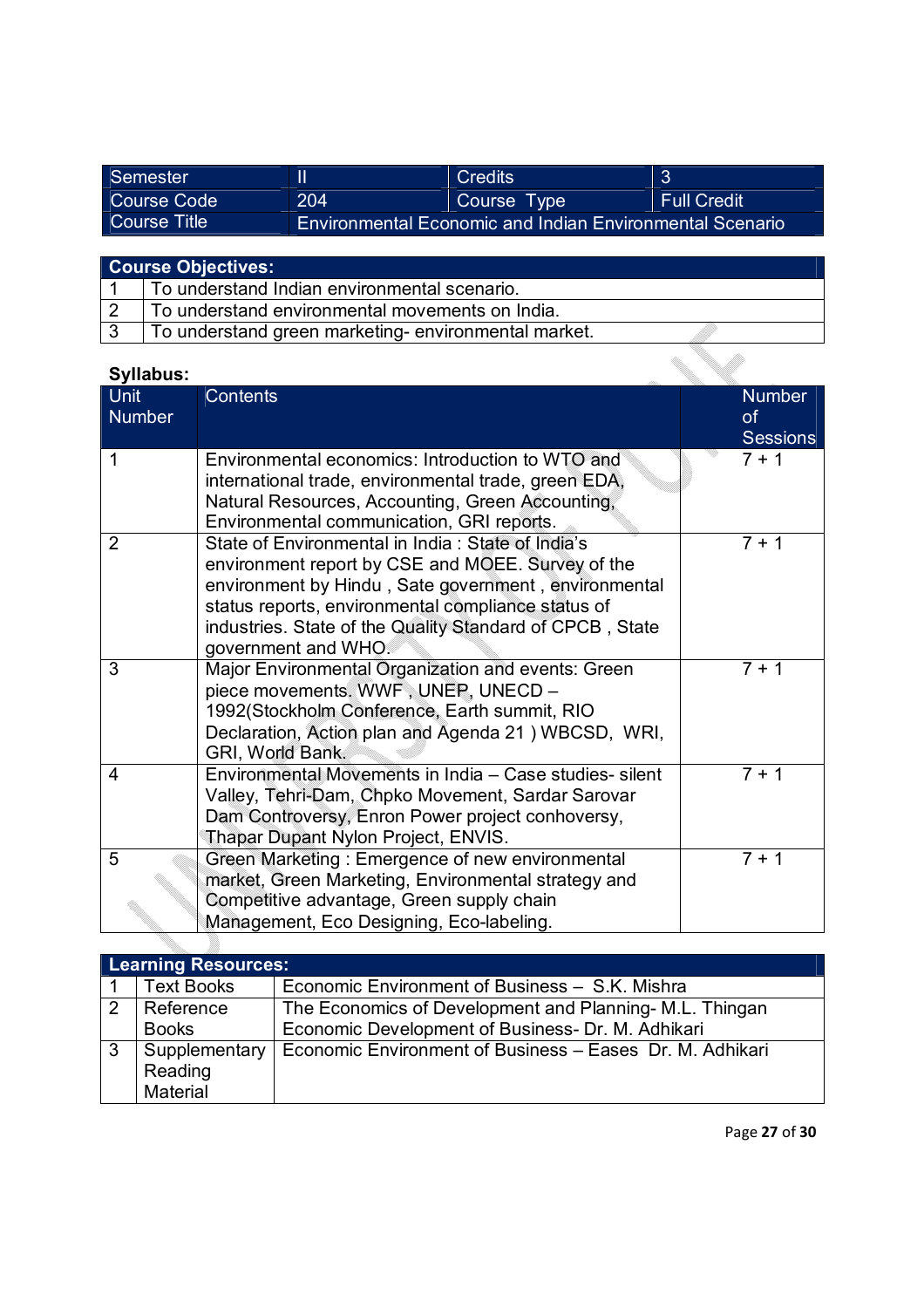|        | Websites | $\overline{\phantom{0}}$ |
|--------|----------|--------------------------|
| -<br>ັ | Journals |                          |
|        |          | $\overline{\phantom{0}}$ |

Page **28** of **30**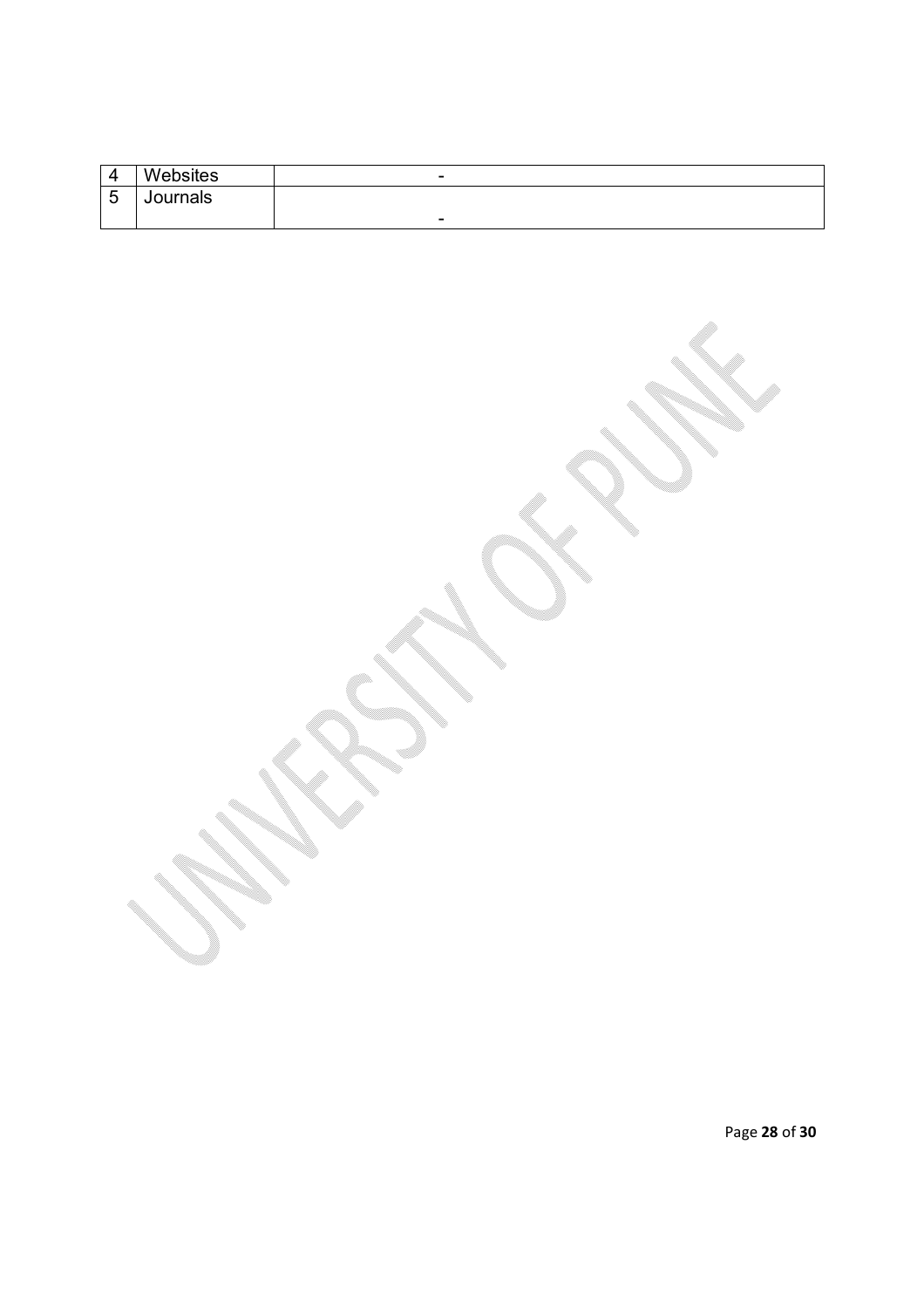| Semester     |         | <b>Credits</b> | ാ<br>N             |
|--------------|---------|----------------|--------------------|
| Course Code  | 205     | Course Type    | <b>Full Credit</b> |
| Course Title | Project |                |                    |

# Course Objectives:

**Contract Contract Contract Contract Contract Contract Contract Contract Contract Contract Contract Contract C Service** 

- 1 To cultivate ability to conceive on idea pertained to Environmental Problem.
- 2 Work out modus-oprandi & deduce inference.
- 3 To have a first hand experience of involving & handling any local Environmental Problem.

#### Syllabus:

| <u>onnavuo</u> . |                                                                |           |
|------------------|----------------------------------------------------------------|-----------|
| Unit             | Content                                                        | No of     |
| No.              |                                                                | Sessions. |
|                  | Determining the theme of work & their there by precise area of |           |
|                  | work.                                                          | 45        |
|                  | Review of literature.                                          |           |
|                  | Methodology & fieldwork.                                       |           |
|                  | Deducing inference from observations.                          |           |
|                  | Completion and presentation of the report.                     |           |
|                  |                                                                |           |

| <b>Learning Resources</b> |                   |                                                                      |  |  |  |
|---------------------------|-------------------|----------------------------------------------------------------------|--|--|--|
|                           |                   |                                                                      |  |  |  |
|                           | <b>Text Books</b> | Research Methodology- C. Rajendra Kumar A.P. H Pub, Delhi.           |  |  |  |
|                           |                   | Research Methodology- C R Kothari, New Age International             |  |  |  |
|                           |                   | Publication, New Delhi.                                              |  |  |  |
| $\mathcal{P}$             | Reference         | Research Methods: Tips & Techniques. G. Vijaya Laxmi.                |  |  |  |
|                           | <b>Books</b>      | Research & Writing across the disciplines. P.Ramdas.                 |  |  |  |
| 3                         | Suppl. Reading    | Research Methodology- R Panneerselvam.                               |  |  |  |
|                           | Material          |                                                                      |  |  |  |
| $\overline{4}$            | Websites          | www.journals.elsevier.com                                            |  |  |  |
| 5                         | Journals          | Environmental Research- A Multidisciplinary Journal of Environmental |  |  |  |
|                           |                   | Sciences, Ecology, and Public Health                                 |  |  |  |

llis